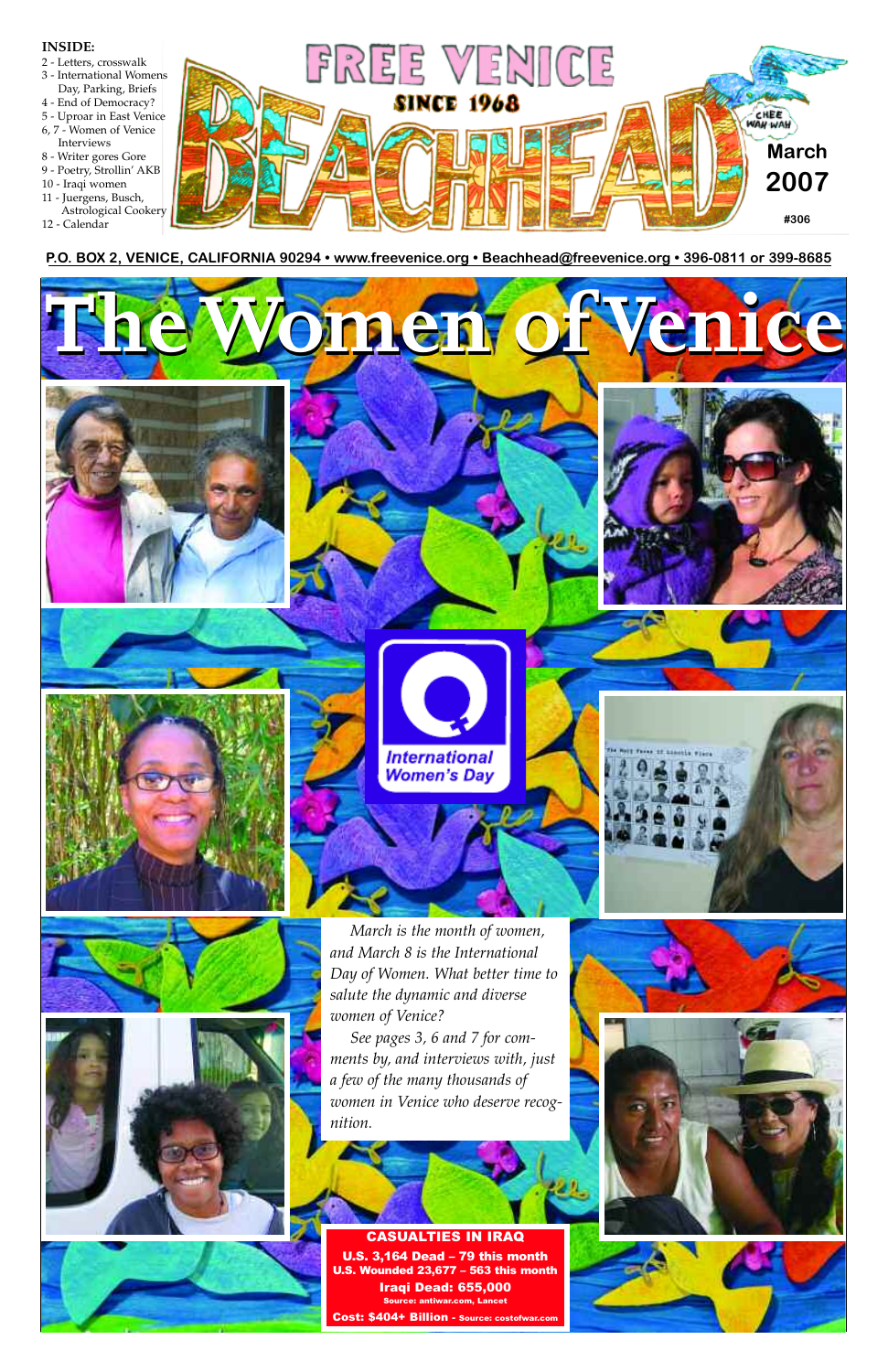

BEACHHEAD COLLECTIVE: Karl Abrams, Rex Butters, C.V. Beck, Carol Fondiller, Don Geagan, Yolanda Miranda, Jim Smith, Erica Snowlake, Judith Martin-Straw, Alice Stek

The FREE VENICE BEACHHEAD is published monthly by the Beachhead Collective as a vehicle for the people of Venice to communicate their ideas and opinions to the community at large.

**Mail:** P.O. Box 2, Venice, CA 90294. **Web:** <www.freevenice.org> Email: <Beachhead@freevenice.org>

The Beachhead encourages anyone to submit news stories, articles, letters, photos, poetry or graphics of interest to the Venice community. The staff reserves the right to make all decisions collectively on material published. There is no editor on the Beachhead. The printing is financed by ads and donations. The articles, poetry and art work express the opinions of the individual contributors and are not necessarily the views of the Beachhead Collective.

To submit material, include your name and telephone number. Anonymous material will not be printed, but your name will be withheld on request. If return of material is desired, a stamped self-addressed envelope is required. No payment is made for material used.

#### **Our Mission Statement**

Oh Holy Shit

The Thought Police are rising It is the Time for the Beachhead's rebirth Now is the Time to get your thoughts

together

If you care whether

you have a thought of any worth. Thoughts left of Center

Homeowner or Renter

Put your Head where your Pen\* is

Send it to us use your wits

and if we like it

We'll print or plagiarize it or tear it into

teeny tiny

bits

*– by the Slumgoddess*

\*Pen: Antique Term for Word Processor or Computer

on Chocolate and the Kundalini of Cacao ! Ummmmmmmmmm!

#### **Beachhead Sustainers**

#### **Calling all Beats**

Dear Beachhead, aloha from Hawaii

a group of us are trying to reach out and touch old friends and poets and artist and friends from the days of the Venice west and the Gas House..

I Have some poetry Manuela Theis wrote and would like to contact her, and any others from the day..We have formed a group at yahoo reminiscing and all... please come join us and spread the word to any and all those old outlaw poets..come share the news so we know.

shanna baldwin moore

http://groups.yahoo.com/group/TheOutlawPoetsII http://hawaiian-poet-tree.blogspot.com

#### 2 • March 2007 • FREE VENICE BEACHHEAD

Richard Abcarian Karl Abrams Linda Albertano Elinor Aurthur Jennifer Baum C. V. Beck

| Jay Levin                                                                                                                                                                                            |
|------------------------------------------------------------------------------------------------------------------------------------------------------------------------------------------------------|
| Linda Lucks                                                                                                                                                                                          |
| Debra J. Miller                                                                                                                                                                                      |
| Susan Millman                                                                                                                                                                                        |
| Tina Morehead                                                                                                                                                                                        |
| Barbara Palivos                                                                                                                                                                                      |
| Olga Palo                                                                                                                                                                                            |
| Elena Popp                                                                                                                                                                                           |
| Sherman J. Pearl                                                                                                                                                                                     |
| Nancy Raffaeli Richards                                                                                                                                                                              |
| James Schley                                                                                                                                                                                         |
| Linda Shusett                                                                                                                                                                                        |
| Jim Smith                                                                                                                                                                                            |
| Moe Stavnezer                                                                                                                                                                                        |
| Alice Stek                                                                                                                                                                                           |
| Suzanne Thompson                                                                                                                                                                                     |
| Venice Peace & Freedom                                                                                                                                                                               |
| Carol Wells                                                                                                                                                                                          |
| <b>Become a Beachhead Sustainer</b><br>Annual Sustainer: \$100.<br>Individual Subscriptions: \$35/year<br>Institutional Subscriptions: \$50/year<br>Send to: Beachhead<br>PO Box 2, Venice, CA 90294 |
|                                                                                                                                                                                                      |

John Haag, RIP Ted Hajjar Marjorie Hinds John Kertisz Joan Klotz Larry Layne



#### **Kundalini of Cacao**

#### Dear Beachhead,

I wish to thank you for publishing Erica Snowlake's incredible article

This Goddess sure sets the record straight, straight to the Heart Chakra,

Her incredible wordcraft, arts and smiles bring Love to our troubled lost world, and Her recipe brings unbearable munchies for all that is Healthful and Healing.

> Sincerely, Mohammad H. Blorfroshan Transportation Engineer, DOT

Steve Elphinstone

#### **Pacific Resident Theatre**

Dear Beachhead,

THANK YOU! For publishing my flier (January 2007 issue) for our PRT...Pacific Resident Theatre's hope to own its main stage building. Our 22-year old, non-profit, company built the interior of the 703 Venice Blvd. site in 1995, next to its two other stages it built from 1985. We have served the community year in, decade out, and our reputation for all spectrums of artistic excellence is national! We hope to continue to reside where we birthed! Donations may still be sent to PRT, noted for "building ownership" at PO Box 568, Venice, CA 90294. One may ring PRT with questions on it all. 310-822-8392. Merci Beaucoup!

Maryjane, Venice

#### **Abbot Kinney needs crosswalks**

To: Mohammad H. Blorfroshan, Transportation Engineer, Dept. of Transportation

The study that was conducted by the DOT in 2004 regarding the possible addition of crosswalks or smart walks on Abbot Kinney Blvd. concluded that we did NOT need it.

In fact in your letter addressed to me and the Abbot Kinney District Association stated that DOT will put cross walk SIGNS only and lower the speed limit on the busy boulevard. We have not seen a significant change on the street. Drivers are still carelessly speeding or cruising the boulevard endangering the lives of pedestrians and bikers that also use the street. The only crosswalk is on AK and California! The street has changed dramatically with new retail businesses opening and more people using Abbot Kinney as a main thoroughfare accidents and hit and run happen more frequently.

Enclosed is yet another incident that shows the importance of smart walks on Abbot Kinney. As a resident and merchant, I suggest you reopen the investigation regarding our request immediately. Thank you for your time.

Sincerely, Bunny Lua

#### **A neighbor asks for your help:**

On January 31, at 4:25PM my son and a friend were running from the beach to home. At the north west corner of Abbot Kinney and Venice they legally entered the cross walk. A women in her early to mid 60s with blonde shoulder length hair driving a 1996-97 Silver Mercedes C230 or 280 was trying to make a right on red. She was looking to the traffic on her left and never looked to the right and hit my son. As he was laying in the street she looked him in the eye and floored it out of there never looking back to see how injured he was. Even though it was a busy time at the intersection only one person came to my son's aid. The ambulance took him to the hospital. The boys were so shocked at the time it happened they did not get her plate number but both can identify her. There were two other witnesses that have come forward. If anyone has any information please contact the police or email me at johnbo807n@yahoo.com. Thank you.

Sincerely, Pam Johnson

#### **Traffic Engineer responds**

This traffic collision occurred at the intersection of Abbot Kinney Bl and Venice Bl which is signalized. I do not see the connection between this and the denial of crosswalk or smart crosswalks on Abbot Kinney Bl.

This was purely the driver's fault of not paying attention to the pedestrian walking in a crosswalk controlled by a traffic signal.

Currently, our office is investigating possible installation of a smart crosswalk or a traffic signal at the intersection of Abbot Kinney Bl and Palms Bl/Rialto Av where there is an uncontrolled crosswalk.

#### **Another resident responds:**

Dear Mr. Blorfroshan,

I've lived and own a studio on Abbot Kinney Blvd. at the Palms Blvd. cross walk for the last 10 years. I see with my own eyes everyday the urgent need for a smart crosswalk at this intersection. Peoples lives are needless being put in danger every day for no good reason except DOT says we don't need a smart walk. My husband and I warn people every day about the "death cross walk." Sadly, I'm not joking!

Thank you for your help, Jennifer Everhart

In Brief

#### **VNC Election Less Than Overwhelming**

On February 15, the following board appointments to the Venice Neighborhood Council were confirmed by the members as fol-

lows:

Ivan Spiegel: 29 votes (confirmed) Ed Ferrer: 29 Votes (confirmed) Stewart Oscars: 26 votes (confirmed) Stan Muhammad: 28 Votes (confirmed)

Additional Write-In candidates were: Robin Murez: 2 votes; Donald Segritti: 1 vote; Ken Lay: 1 vote; Jim Smith: 1 vote; Rosemary Woods: 1 vote; Barbara Bush: 1 vote; Nancy Reagan: 1 vote; Pat Nixon: 1 vote.

#### **Flamenco Dance Classes** at 'Allegria Flamenco Academy' 1733 Abbot Kinney Blvd. Suite A. on Wednesdays and Fridays 6:30pm.

Levels: Beginning, Intermediate, and Advanced

**Taught by Rocio Ponce** (323) 333-7067 • www.rocioponce.com

#### **Get 4 Free Ads in the Beachhead!** Become a Sustainer Today • Get listed on page 2 every month • Get 4 business card-sized advertisements • Gain immense satisfaction in helping the noncorporate media \$100/year Beachhead, POB 2, Venice 90294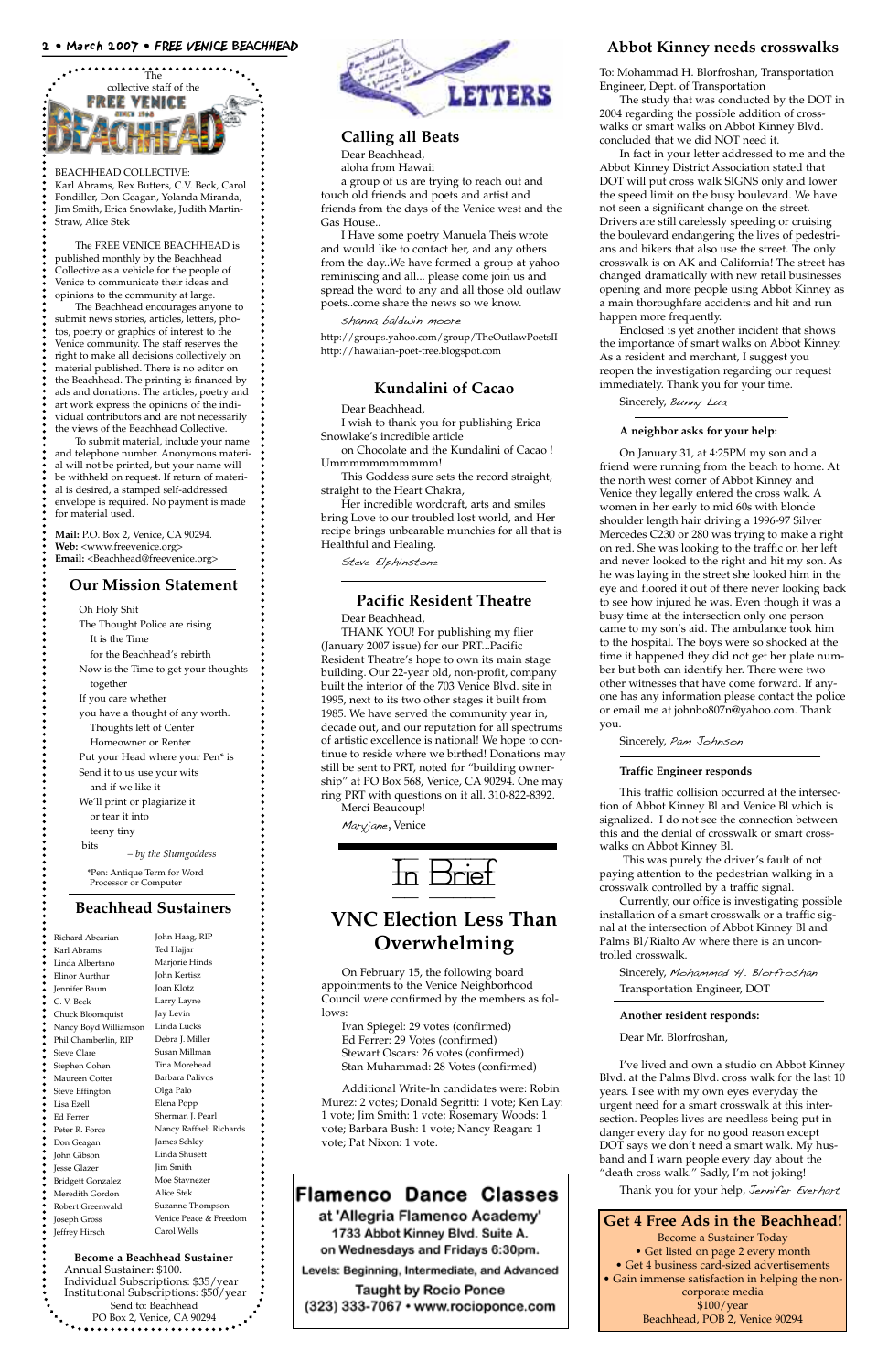In his new book, The High Cost of Free Parking, UCLA professor Donald Shoup writes that he almost titled his 733-page opus "Aparkalypse Now" or "Parkageddon." This should give readers a clue to the author's feelings about the immensity of the parking problems confronting us—as well as the fun he takes in describing them.

Drivers currently park free on 99 percent of their trips and their cars are parked 95 percent of the time. But free parking isn't really free. Shoup, an urban economist and professor of urban planning at UCLA, estimates that in 2002 between \$127 and \$374 billion a year was spent nationally to subsidize off-street parking—as much as the U.S. spent on Medicare or national defense that year.

Shoup especially criticizes free or cheap curb parking, which he says, "may be the most costly subsidy American cities provide to their citizens." It encourages drivers to cruise for street spaces, polluting the air and creating congestion. Once drivers find a cheap curb spot they tend to occupy it longer than they would if they were paying to park. A 1984 study of a 15-block area near UCLA showed that cruisers drove the equivalent of two roundtrips to the moon while looking for curb parking over a one-year period. They spent 100,000 hours, consumed 47,000 gallons of gasoline and produced 700 tons of carbon dioxide emissions.

Not only is free parking expensive, it's often ugly, and it encourages people to drive instead of taking buses, subways, or walking, he says.

To illustrate his point, Shoup opened his presentation to the American Planning Association's National Planning Conference last March with aerial shots of San Francisco's Moscone Center (where the conference was held) and the Los Angeles Convention Center. The Moscone Center is surrounded by restaurants, shops, a park, fountains and crowded sidewalks. Its counterpart to the south is enclosed by acres of parking lots and freeways, "which is why we'd all much rather be here today than there," he told the audience. His comparison continued with concert halls in both cities: The Louise Davies Hall in San Francisco holds 2,700 seats and offers patrons no parking spots, while the new Disney Hall in Los Angeles provides 2,265 seats and 2,188 parking spaces. "Los Angeles requires as a minimum 50 times more parking spaces than San

Francisco allows as the maximum."

Shoup says planners receive almost no training in how to set parking requirements, often looking to neighboring communities for guidance. Worse, American planners estimate how many parking spaces every land use needs to meet the peak demand for free parking, not how many spaces drivers will demand at a price that covers the cost of the spaces. Most commercial buildings are required to provide a parking lot bigger than the building itself; a restaurant typically requires a parking area three times the size of

the eating establishment.

Excessive parking is one reason American cities are charmless compared to European cities. Americans require parking and limit density, while Europeans require density and limit parking, Shoup explains. Even San Francisco, the most "European" of cities, would look very different if it had to be rebuilt with today's parking requirements. North Beach, with its shops, cafes, and front stoops would have to replace a third of the

area with parking lots.

What to do? Shoup suggests three

reforms.

The first is to remove requirements for off-street parking, which is often overbuilt

and underutilized.

The second is to charge enough for parking at the curb to create a 15 percent vacancy rate. That will encourage drivers to park in garages or not to drive at all. Those who choose to park at the curb will not have to cruise for a spot, but will find one readily,

cutting down on congestion.

Finally, the money collected from parking meters at the curb should be returned to



most studies of automobile transportation" and the "unstudied link between transportation and land use." With his book, Shoup goes a long way toward removing the blinders.

*– Submitted by Milton Takai*

#### **The High Cost of Free Parking...**

#### **...And the Havoc It Wreaks on American Cities**

**Bill Rosendahl, Venetians celebrate new pedestrian-friendly curbs**

The Councilmember joined seniors from the Israel Levin Senior Center, Feb. 23, to celebrate the new pedestrian-friendly curbs at the corner of Pacific Ave. and Rose Ave.

The curbs, which are now handicap compliant, offer pedestrians a more accessible walkway.

"I am thrilled to be able to provide new curbs at the intersection of Pacific and Rose," Rosendahl said. "Our residents deserve to have safer streets and responsive city services."



In December,

Councilmember

Rosendahl learned that several seniors had been requesting handicap accessible curbs for several years. Rosendahl

promised to provide new and improved pedestrianfriendly curbs within two months.

•••

#### **Spark Your Inner Cre8tivity!**

by erica snowlake

Here's a timeless riddle.....how do artists survive? By keeping it Alive! Art, like Nature, thrives on Love, nurturing it's seeds of Creativity like the Sun kisses wildflowers. Artists require Space and Time, an oozing backwater in which to develop ideas, to brew, fetter, and release fecundity in our desire to co-create Reality. We are most grateful to those who organize and uphold community venues for the sacred arts to flourish freely.

Cre8tivity is one such stoked fire in the heart of our collective wasteland. The name came to originator Jeff Joesph while on VansWarpedTour with his hemp apparel line, (Joesph owned the 4Hemp shop on Pacific). "Cre8tivity began as a way to express sur-

vival and to show there's hope." An ecletic tribe was already gathering last Fridays of the month at VAMU, (Venice Arts and Music Underground), in the United Methodist Church. Fire spinning, dj's, live-

bands, coconut, crystal, chocolate booths, and drum circles outside went famously into the dawn.

When VAMU shut down, Joesph morphed his Cre8tivity logo into a live events venue to fill the void. He rented a large building, perfect for the task, on Washington Blvd. just east of LIncoln. Demand was great as open mikes were also vanishing in and around Venice, (e.g. wednesday nights at Abbot's Habit). Joesph obtained business and event permits from L.A. county, and Cre8tivity took off like an eight ball down a side pocket. Monthly haps soon turned thrice weekly to bridge the gap, featuring an organic kitchen and juice bar, live bands like Animatronix, the Marsh, and Fumongoni, interstellar dj's, performance artists Toilet and Log, dance troupes, hip hop poets, hula hoopers extraordinaire, Moon Tribe/BurningMan parties, and a parking lot scene replete with didges, drums, and rainbow chants around a communal firepit. Cre8tivity's dedicated crew threw down diversity and innovation night after night for the lucky word of mouth. Perhaps you bought your halloween pumpkin in the patch or your xmas tree in the lot by day. Unfortunately, as real-life faerietales go, nothing lasts forever. Culver City officials got involved, requesting and then refusing Joesph permits. Building and Safety inspectors were sent in to pull the plug, and fire marshalls closed the show after five short but wildly successful moons. Cre8tivity's \$5000 a month rent paying parties evaporated overnight. Joesph is now seeking a legal events space on the WestSide. Cre8tivity's morphed again, into a live recording, band rehearsal, or film/video set rental space. Call 578-2945 or myspace.com/cre8tivity for more info. Blessings to everyone for making it Real and bringing the Art Vibe.



## **El Dia De La Mujer International Woman's Day**

By Yolanda Miranda

When the United Nations proclaimed International Women's Day on March 8, 1975, to honor

women internationally for their contributions to society. It had been celebrated by women around the world for many years before the United Nations proclamation was signed. A special day honoring women has been observed since the early 1900s, as women have fought for shorter work weeks, better pay, and struggled for universal suffrage.

Women have proven to be the first to fight against injustice, the right to vote in this country, to speak and take action against war, and have led fights against hunger, lack of education, quality medical care, inadequate, unaffordable housing, equal pay for equal work, affordable day care for minimum wage workers, union representation and better conditions in the workplace.

A historic moment in this fight took place in 1911 when fire killed 140 Jewish and Italian immigrant garment workers who were trapped in the Triangle Shirtwaist factory in New York City because the owner locked the doors while they worked. Bread, not Roses, became a women's campaign theme to bring attention and focus on their horrendous working conditions.

From 1910 to the present the socialist movement has been in the forefront, holding international women conferences in Europe, organizing rallies, and campaigning for International Womens Day to be recognize as a global event. In earlier years, Women's Day was celebrated in February in socialist countries, but as it became a worldwide celebration it was move to March 8. This special day is celebrated by most countries with special events and is more important than Mother's day in many places.

In the U.S., women's organizations, along with some universities, plan events which are growing in size every year. We are active in marching against the occupation of Iraq, fighting against violence against women, for gay rights, against homelessness and for affordable housing, to end hunger in America, for quality medical care and insurance for the working poor, and for drug treatment not prison for so many women incarcerated due to Meth addiction (meth addiction in this country is well over 1,000,000).

We still need to keep fighting AIDS in the forefront since women are at a high risk for HIV infection in this country with more than 1,500 teenagers are being infected yearly, according to Central of Disease Control. There is still no cure for this virus. In this country due to improved medication, AIDS victims are living longer in



contrast to many other countries.

The rising racism, with fascist overtones, against the Mexican immigrants has incited violence and even murders by vigilante groups.

However you can't walk down a street in Venice without seeing immigrants building these new McMansions for cheap labor or nannies pushing baby carriages for white working mothers. You can bet they are not paying union wages for these immigrant builders who work hard, doing an excellent job, comparable to a union journeymen who is paid \$25 per hour.

Immigrant women who work as nannies receive whatever hourly pay their employer decides to give them, without any protection from the law and no where to complain to if paid unfairly? These women need to work to survive and support their families.

The alternative is to stay and work in the Maquiladoras (sweatshops) in Tijuana for \$67 per week for ten hours work day while the product they make is shipped to our country where it is sold for a huge profit.



*Miranda (right), with a leader of the Oaxacan teachers' union.*

*–continued on page 10*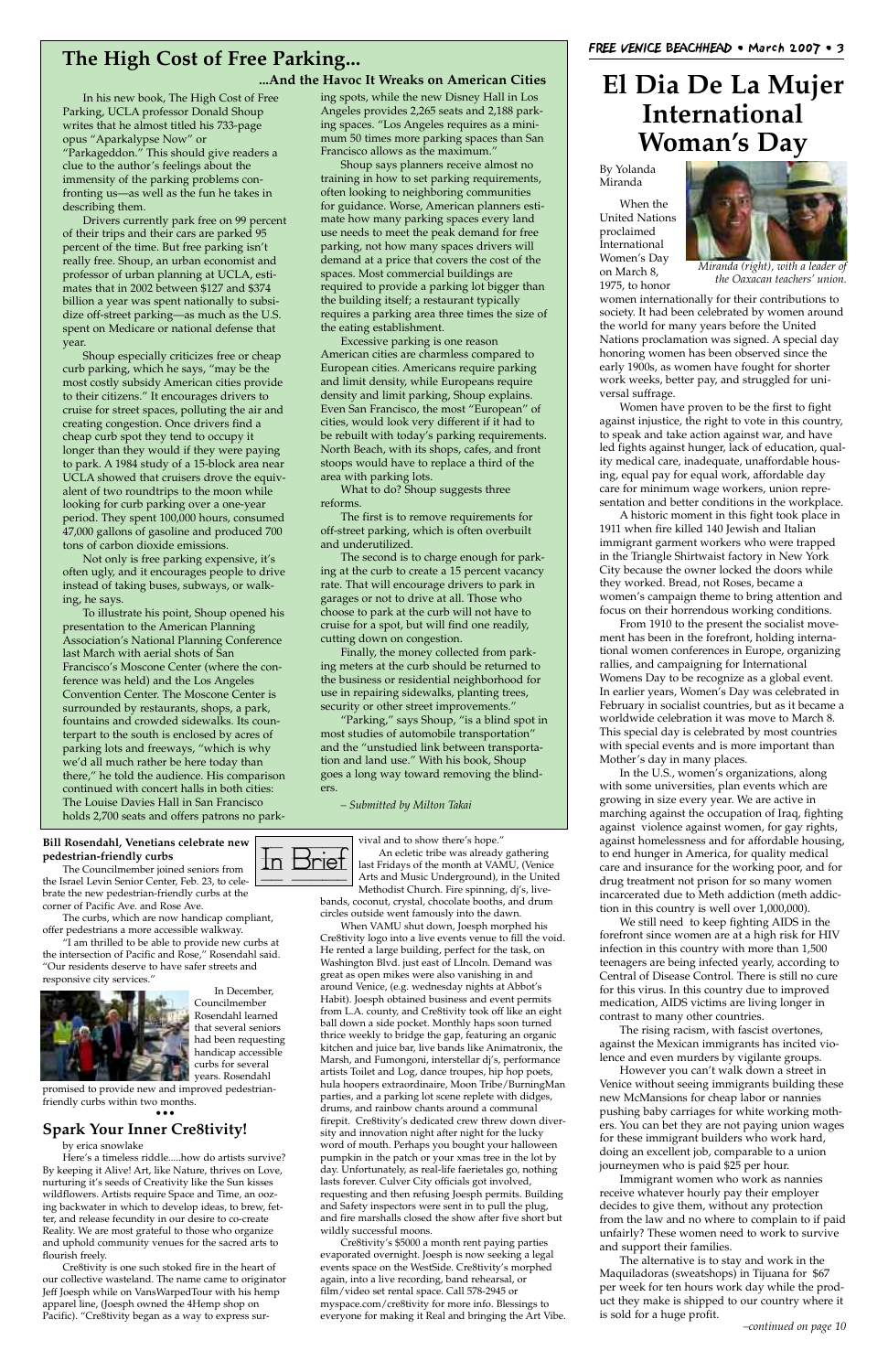# Is this the end of Democracy?

By Jim Smith

Fear stalks the nation. Its people are afraid to express themselves even though they hold strong views against government policies. Neighbors hide in their houses, fearful of encountering each other. A steady drumbeat of accusations against arabs, gays and "illegal aliens" emanate from the mass media.

Is this a book review of George Orwell's 1984? Hardly. This is Venice and the US of A circa 2007. A hugely unpopular foreign adventure in Iraq fails to attract opponents into the streets for mass demonstrations. And when a newspaper - the Beachhead - asks "Venetians in the Street" for their opinions on Bush's troop "surge," most will express their negative opinion but are too paranoid to allow their names and photos in the paper.

What could possibly make people think democracy is in danger? Could it be the presidential succession since 1988:

Bush (1988-92) Clinton (1992-2000) Bush (2000-2008)

Clinton (2008-2016?)

It gets worse. The great Indian writer, Arundhati Roy, observes: "It is dangerous to confuse the idea of democracy with elections. Just because you have elections doesn't mean you're a democratic country."

So outside of elections, what do we have: illegal wars, extraordinary rendition, torture, a bloated military budget, the largest prison population in the world (2,186,230), secret CIA bases, presidential signing statements, denial of habeas corpus rights, illegal eavesdropping, electronic voting machines without a paper trail.

The United States has never been strong on democracy. The founding fathers (no women allowed) never used the word, preferring to call their new creation a "constitutional republic." The word democracy, which means "rule by the people," just wouldn't have applied very well to a country that excluded women, slaves, native Americans, and even white men who didn't own property from being allowed to vote, or hold office.

Let's go back to the Golden Age of American Democracy. At least, we would if we could find it. Certainly it didn't exist while there was slavery, and it couldn't have been when women were not allowed to vote or own property, you wouldn't find it when unions were considered criminal conspiracies. And, during the last 60 years, the Cold War, the War on Drugs and the War on Terrorism have not been fertile ground for the flowering of democracy.

That leaves us the four terms of Franklin Roosevelt's presidency. But even then, millions were out of work and living below the poverty line until war production created massive numbers of jobs. Maybe World War II was the Golden Age, if you can ignore the 400,000 U.S. military deaths (part of a world-wide carnage of 50 million). This was also a time when Japanese-Americans were rounded-up and put in camps, and when no-strike laws were imposed on workers. Shortly after Roosevelt's death, his successor, Harry Truman, (surely one of the worst of a bad lot of presidents) decided to do what no other human in history has ever done - drop an atomic bomb, then another, on innocent people. It was hardly a democratic decision. Then, he presided over the establishment of the National Security State, which founded the CIA and enacted all sorts of provisions to protect the rulers from the ruled. Except for modest reforms instituted or contemplated by John Kennedy (and we all know what happened to him), it's been downhill ever since. The 9/11 attacks gave Boy George the justification for establishing the Dept. of Homeland Security (was the allusion to Nazi-speak on purpose or accidental?), and spurred the growth of authoritarianism. On the local level, what urban planners call "public space" was abandoned for the tranquility of big screen TVs hidden behind alarm systems



and too-tall fences. "Public" transportation was abandoned for encapsulated private automobiles. Likewise, walking became a thing of the past, unless one is accompanied by a large, threatening animal. And, there is no reason for us Venetians to feel smug. We don't even have a city government.

Public forums, block parties, neighborhood pubs, candidate debates, contested elections and public events, not sponsored by the Fortune 500, have become so rare that they make news when they do happen. The carefully controlled neighborhood council system recognizes the problem, but seeks to channel it into frameworks that are safe to autocratic bureaucrats and remote elected officials.

Given this history, and present day practice, the end of democracy in America becomes a question not of "if" but "when."

Meanwhile, the facade of democracy remains. Today, most people except prisoners and non-citizen residents can vote, but don't bother. In November, 2006, only 39 percent of Californians who were eligible to vote actually did vote. Yet, something ominous, like the shadow of a big predatory bird, hangs over the body politic.

Perhaps the foreboding that many of us feel accounts for the popularity of HBO's soap opera, Rome, which is set at the time of the end of their republic. How did they go wrong, and what can we learn from it.

The Romans maintained their republic which is some ways was more democratic than our system of government - for more than 500 years before sinking into despotism for another 500 years. Likely, America doesn't have that much time on either end. Their Senate, like ours, was a club for the rich and powerful. Most in Congress today, as in ancient Rome, are multimillionaires, and some like Jane Harman and John Kerry could fairly be called billionaires.

The Roman Senate rejected - sometimes brutally - all reforms and reformers. In 132 BC, Tiberius Gracchus, an advocate of land reform, was assassinated. His younger brother Gaius Gracchus was assassinated 11 years later. Their lives and deaths bear an eerie resemblance to those of John and Robert Kennedy. Then in 107 BC, Gaius Marius instituted similar reforms which were overthrown by a brutal right-wing dictator, Lucius Cornelius Sulla (think General Pinochet).

Rome's greatest reformer, Julius Caesar, was killed by a lone gunman (actually, he was stabbed 23 times by elite senators). Ever since, he has continued to be stabbed by upper-class twits who write Roman history. (A refreshing look at him as a progressive reformer is contained in Michael Parenti's book, *Julius Caesar*.) After 100 years of defeat and repression, the poor and working class who made up the majority of Romans were more than happy to have an Imperator (commander-in-chief), or Emperor, who would take their side against the big landlords in the senate. In the civil war following Caesar's assassination, most of the old families that made up the Senate were killed. They had so discredited themselves with the average Romans that no one cared. Instead, the population looked forward to the New World Order that the Emperor Augustus was putting together.

Also contributing to Rome's slide into authoritarianism was it's expanding empire. Rome's habit of interfering in every dispute in the world, often sending in troops who didn't leave, ultimately undermined its democracy back home. Roman's continued to go about their dayto-day business believing in the myth that they still lived in a Republic, while the business of the empire was carried on between the Emperor and his appointees who ruled the provinces from

Spain to Iraq.

What's the lesson for us here? Rome's ruling class, like America's, was so rigid that it met modest efforts for reform with repression. Contrast this with the European ruling class that has adapted to a less extreme income distribution between poor and rich, to universal health care and extended unemployment insurance, etc. It too may crumble as the rest of the world industrializes, but its fall will surely be less violent and more "democratic."

Is it hopeless for us, then? Not at all. Americans may yet reconnect with that wellspring of inner strength that has occasionally emerged, for example, in our fight against fascism during World War II, and in the 1960s when we fought for civil rights and ended the war in Vietnam. With effort, we may be able to throw off the addictions that keep us passive and apathetic - TV, sports, religion, anti-depressants, video games - and shrug off the false allure of empire. If we stand up for our rights we can still save that most precious of all Greek inventions democracy.

## **A Case in Point**

Southern California activist Jim DeMaegt was visited by the secret service in January in relation to an email allegedly threatening George Bush. We believe the email in question was one sent to the BDS-LA listserv (and perhaps others) on December 31 entitled "Internet Indictment of G.W. Bush and Call for Hanging Until Dead at the Capital Rotunda." In reading Jim's email, it is clear that he neither had the ability nor the intent to literally hang the president, but was rather commenting on the verdict rendered against Saddam Hussein for his crimes in Iraq. In the course of questioning he was arrested for obstructing an officer.

The notion that political leaders have the ability to speak of their dissatisfaction with foreign leaders, render war, death and destruction upon people within those countries, and call for, and celebrate, the execution of such leaders, while the general populace cannot so much as speak negative or threatening words (whether literal or facetious) against the president of the United States reveals how grossly ideas of freedom of speech have been skewed.

Jim is set to be arraigned on March 5 and I think that this would be a good opportunity for us to bring freedom of speech concerns back into the forefront of our dialogue and struggle. Of course we cannot forget that cases such as these occur frequently, with little or no public knowledge and no opportunity for

redress, especially for Muslims...And on more serious charges than obstruction, or arrests with no charges at all. –Ashley Osofsky

Here is the email that Jim DeMaegt sent out shortly after the hanging of Saddam Hussein that caused the visit by the Secret Service:

*We, the People of the United States of American, and We the Citizens of Every Nation and Every Region Across the World hereby indict George W. Bush for crimes against Humanity and for the Oppression and the Murder of millions and millions of people around the World.*

*We call for the Internet Trial and Conviction of G.W. Bush and we call for his Punishment after being Convicted for his Crimes against Humanity by being Hanged Until Dead at the Capital Rotunda.*

*All parties and people are encouraged to submit all evidence of G.W. Bush's Crimes Against Humanity to the Internet Court.*

*And a Jury Pool from throughout the Internet World is being assembled to Stand in Judgment of the War Criminal G.W. Bush.*

*May Justice Be Served.*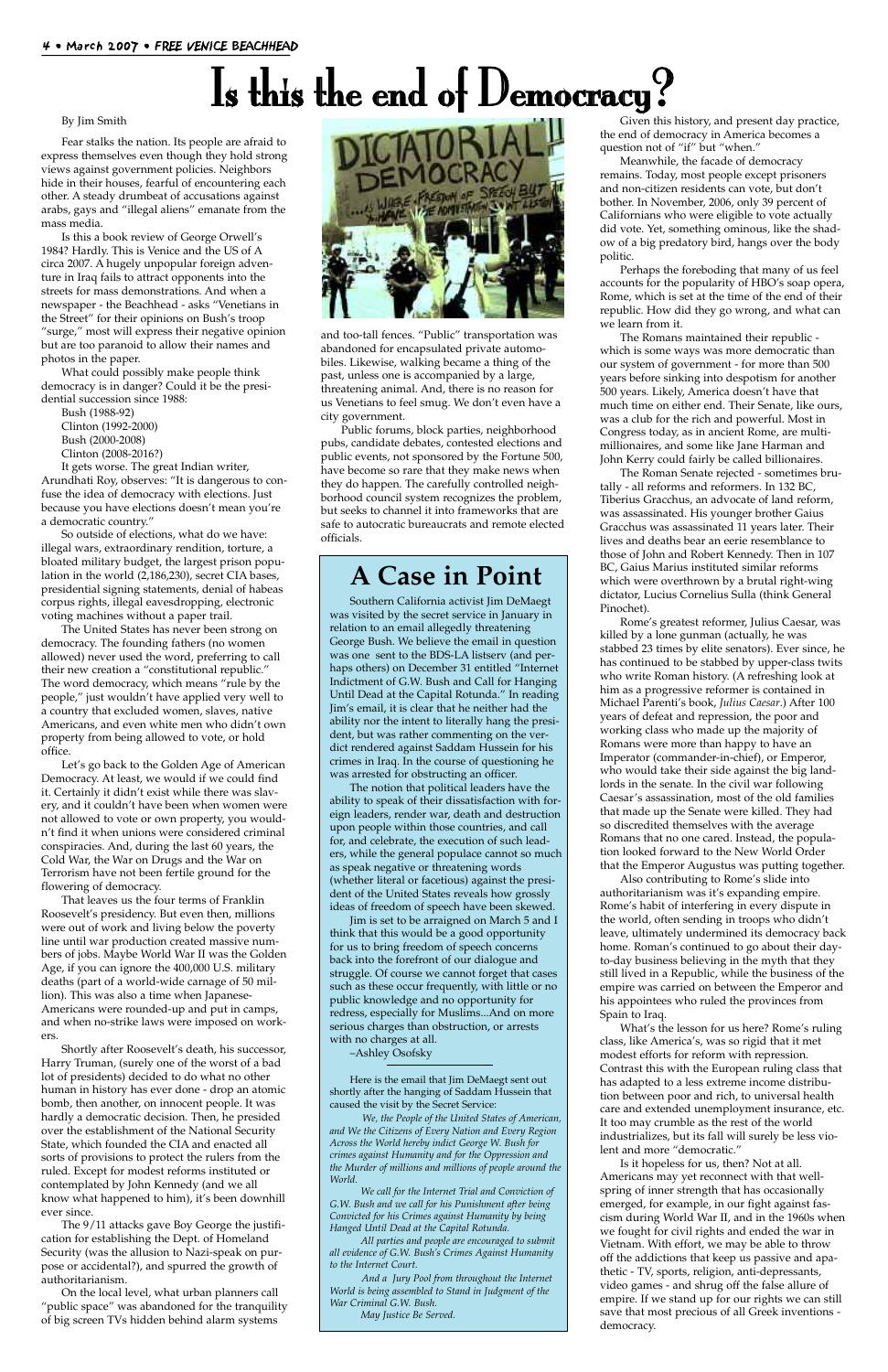### **Homeless Center Relocation Sparks Debate**

By C.V. Beck

Councilperson Bill Rosendahl held a Town Hall meeting, February 6, at Penmar Park Recreation Center. The purpose was to discuss with the community issues regarding the relocation of the St. Joseph's Service Center to their "old" thrift shop on Lincoln Blvd. at Flower St.

Some of the near neighbors were very concerned about this relocation, preferring, really, for these very needed and well-utilized services for the homeless, to be "somewhere else" or perhaps "anywhere else but here", unfortunately.

On the other hand, other near neighbors were supportive and well-aware of the need for these services and were of an accommodating and supportive nature, apparently realizing that in anyone's "model-perfect" life, sometimes things happen and that they or someone in their own family, may need the kind of help that St. Joseph's has offered to the community of Venice for many years.

This was a very long meeting, lasting past 9:30 pm. About half of those present and opposing, headed by "SONIC" left then, having voiced their opposition to their satisfaction and the remainder speaking in favor of the good that St. Joseph's does in this small beach community.

Mark Grant, representative of the council office, Senior Lead Officer Craig White of Pacific Division, LAPD and Chuck Sewell of the Neighborhood Prosecutor's Office nuisance abatement were there to answer questions regarding reported open, blatant drug trafficking and prostitution taking place in a residential area east of Lincoln Boulevard bounded by Lake, Indiana and Valita Streets. There have also been 7 robberies. People wanted to know if this activity was an "overflow" from the Oakwood section of Venice. This was denied by Officer White and Mr. Grant. Other persons wanted to know if certain constitutional rights could be suspended in order to expedite matters. Senior Lead Officer White said they could not be. Chuck Sewell from the Neighborhood Prosecutor's office said he is gathering evidence and encouraging submissions of complaints. A woman said she was outraged and was going to install bars on her windows and double the security locks on her doors. This situation has been going on since the winter holidays. According to Officer White, the LAPD is now aware of the situation and are working on a resolution.  $-C.V.$  Beck

These affirmative voices included Rhonda Meister, Sister Judy Molosky, presenting the St. Joseph's relocation plans, Kita Curry from Didi Hirsch MHC in Venice, other neighbors like Dr. John, Ibrahim and Diane Butler, a Mrs. L. Barnet, a motorhome person who spoke, saying that her motorhome was totally self-sufficient and that she was clean and did not bother anyone, a Lincoln Place resident who spoke of the need for the community to educate themselves on the services provided.

C. Beck, also of Lincoln Place, spoke in favor and suggested the utilization of the vast unoccupied areas of Lincoln Place as appropriate for transitional housing and senior housing (at least on a temporary basis) and also for people living in motor homes and other vehicles as members of the public, occupying public streets that were mostly empty and available; and asked for people to "stop persecuting the homeless"!

There were some catcalls from different factions of the people present during the course of the Town Hall meeting. Consensus is that this relocation is going forward with conditions which will include a hot line to St. Joseph's, that will be enforced with vigor.

#### **More Furor in East Venice**

On February 27, a meeting organized by the Venice Neighborhood Coalition, a new group in East Venice was held at Penmar Park Recreation Center. Neighbors attending were about 50 people, including DeDe Audet and Richard Meyers of the Venice Neighborhood Council, Jan Book and Barbara Eisenberg of Lincoln Place, David Ewing, Venice Community Coalition; and Chris Williams, Penmar Neighborhood Association.

# **Lincoln Place TENT CITY REPORT**

**Monday - Friday 9 am - 7 pm Saturday 10 am - 7 pm • Sunday noon - 6 pm 1800A Abbot Kinney Blvd., Venice, CA 90291** 

**310-305-9800 Additional Parking after 5 pm and all day Saturday & Sunday behind the store.** 

# **"Your Local Shop for Scrumptious Food and Sinful Chocolates"**

#### By C.V. Beck

Here at Lincoln Place, we experienced sweeps of the motorhomes and some vans (but not all) parked on the public streets in February. The security guards had been ordered by a person who works for the relocation service contracted by AIMCO to write down the license plate numbers and force people out with the help of the police. I saw a notepad in one of the guard's cars, with about 6-8 license plate numbers written on it and signed off on by a security guard. The next day, almost everyone was gone. This event occurred simultaneously with the meeting at the Penmar Park Rec Center on February 6 regarding the St. Joseph's minor move from one block in Venice to another block. I don't understand how a subcontractor hired to do one thing, relocate residents of Lincoln Place, has the authority to enforce the "removals" of people parked on a public street.

At Lincoln Place, reckless people are speeding through the complex, using it as a shortcut to Rose, Walgrove and points east. We also have more people again who are walking dogs (large and small) both on and off the leash, letting these large animals roam through the complex, threatening the feral cats still present and being cared for, and more people not cleaning up after their dogs. (My neighbor encountered 5 Boston Bull Terriers off the leash one day, their owner lagging far behind). I don't understand why these particular dog owners don't take their pets to the Westminster Dog Park, where they would be able to play and have a good time and hygienic facilities are in place. I did raise the question some time ago of having a dog park around the Penmar Golf Course...seems like there is some room there and clearly, there are more than enough dogs...

Here at Lincoln Place, we have numerous important events coming up: on March 4, at the Penmar Park Rec Center (childcare room) 9:30 am-12:00 is the regular monthly Lincoln Place Tenant's Association meeting; on March 8 downtown, Marlin v. AIMCO is a hearing in the court of appeals regarding motions in the SLAPP/ANTISLAPP (SLAPP stands for strategic lawsuit against public participation) trial 1:30 pm at 300 South Spring Street, Los Angeles, third floor. The next matter will be heard in Malibu on March 22 in the courtroom of Judge Sarmiento, (that is on Civic Center Way), regarding a motion in limine (a motion used to exclude certain evidence) as AIMCO continues to attempt to suppress our right to a trial. The CEQA (California Environmental Quality Act) trial is not expected at this time to be heard before June or July. We are steadfastly seeking our rights under the law. Thanks for your encouragement and support. (Yes, we'd love to see you in court.)

And finally, we're coming back...to our sorely missed LINCOLN PLACE TENT CITY, effective Saturday, April 7, from 10 am to 5 pm, just like before, at the same location. In case you forgot, this is the southwest corner of California/Frederick Streets in Venice, CA., adjacent to the Ralph's market and the Ross store. We anticipate a selection of tasty treats, sweets and some beverages, as well as charming chats about the state of affairs in Venice with special emphasis on real politique, truly affordable housing and the lack thereof and whatever else strikes our free-speech fancy. See you soon! (Wild Monkey Brigade, waking up from the winter hibernations).

# **Class Action Suit Settlement Helps Venice Homeless**

By Peggy Lee Kennedy, Venice Justice Committee

A class action lawsuit has been settled in favor of Venice homeless people whose property was seized by Los Angeles Police and other City employees, without warrant, and then destroyed during a homeless sweep that took place in September 2004.

Carol Sobel, President of the Los Angeles National Lawyers Guild, waived her legal fees, increasing the total cash settlement available to homeless people. The cash settlement was dispersed the first week of February 2007.

To get a portion of the settlement a proof of claim form needed to have been submitted by last November. Deepest regrets are extended to any person affected by the sweep – and not found.

The case, *Noe v. the City of Los Angeles*, was partly based on written and videotaped statements from 22 people directly affected by the sweep along with videotape and still picture evidence of ten or more dumpsters full of the homeless people's belongings found in Westchester and documented by Calvin E Moss and myself, of Venice Food Not Bombs and the Venice Justice Committee.

Sobel's lawsuit providing cash settlements to Venice homeless people, which helped move some into housing situations and improved their living conditions.

The settlement further included an order that homeless property, if not abandoned, must be held for 90 days. Common sense, the constitution, and the State of California seem to all say we are supposed to be protected from the police seizing our property without a warrant or probable cause. Police should not seize and destroy property in order to rid an area of it's homeless population. Such is the situation, though.

Around seven in the morning, Thursday before Labor Day 2004, Ibrahim Butler phoned me, "You need to get down here. There was a big sweep on the beach." Usually, beach sweeps come just before a popular tourist holiday or a big event.

Calvin and I arrived on the Boardwalk shortly thereafter, but people were distressed (rightly so) and trying to find out where their belongings had been taken: the Venice LAPD Sub-Station, the Venice County Works Yard, or the LAPD Pacific Division Station?

We handed out incident reports and decided to go looking for a form called Claim for Damages against the City of Los Angeles. The form is available downtown in the clerk's office at City Hall, but I thought it was worth a shot to go looking for it at the LAX courthouse clerk's office.

The LAX clerk's office doesn't provide Claim for Damages forms, but the ride back turned out to be really worth the trip. Well, that's where we were when Calvin said, "Is that their stuff?" and there it was - the seized belongings in ten or so full dumpsters all sitting in that park - in plain view from Lincoln Blvd. A homeless person in Venice would not have thought to go looking in a park behind the Westchester City Council office three towns away from Venice, but we drove right by it. Besides things being broken, the dumpsters had already been scavenged through. Calvin videotaped for a few minutes and we rushed back to tell people where their stuff was.

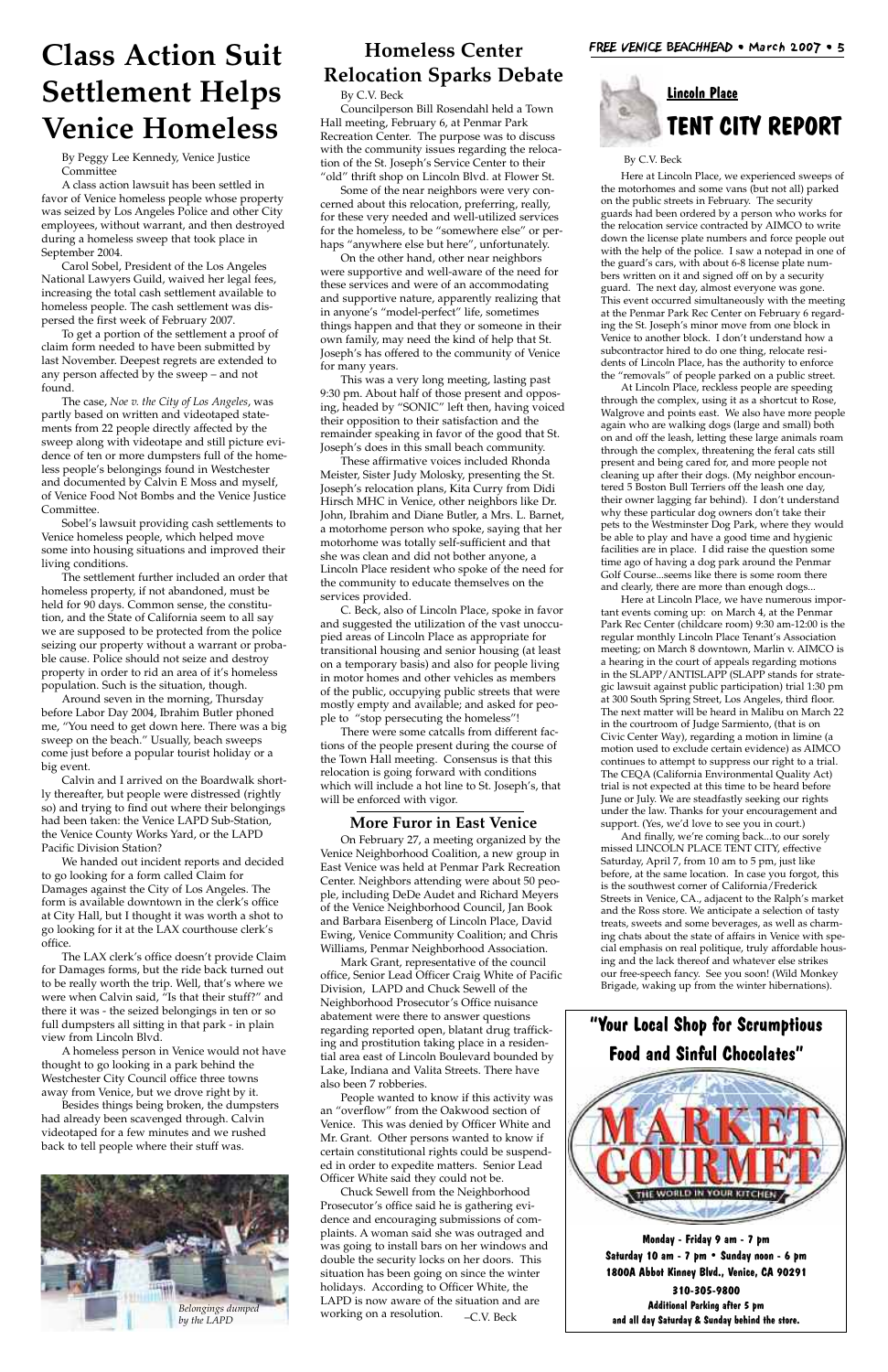6 • March 2007 • FREE VENICE BEACHHEAD



#### **Interview with Navalette Tabor Bailey and Jataun Valentine**

#### By Rex Butters

**Beachhead:** How long have you been with the historical society?

**Navalette Tabor Bailey:** Oh, about twenty years, I guess. I know it's been a long time.

**Beachhead:** What does the historical society do? **Bailey:** They try to restore and protect the original Venice. You know, they put up these monstrosities now, just ruin the architecture all together. Upside down houses, and everything.

**Jataun Valentine:** They look like bunkers. **Bailey:** Until recently, Venice was just small cottages. It wasn't designed to be a city, more of a resort. That's what Abbot Kinney had in mind. **Valentine:** One of the things the Venice Historical Society has been doing, they have all this history and artifacts and it's costing them a fortune to keep it, because they don't have a building of their own. That's their goal, to have a building where they can show all of this history and things that they've been keeping, that people have given them.

**Bailey:** Especially photos, you have to keep them under certain conditions. When they built the library, they should have had a portion of it so we could store things. We're trying to purchase one of those big red trolley cars, but we can't find one. Put it right behind the library.

**Beachhead:** Did you get down on the old pier? **Bailey:** I lived on the pier. That's why I don't care about Disneyland. I've had it all my life. Mr. Reese was the town decorator. He decorated the ballroom and the pier. He had a crew of men who cleaned the pier. He was in charge of everything, the plunge, where to get your towels, all that kind of stuff. Everybody knew our family, so we could go on the rides for free. We'd leave early in the morning and be gone all day long. My father was a Tabor, he was a cousin of Arthur Reese. And, his brother was a chauffeur for Abbot Kinney. He willed him his house. It was sold recently, the grand kids sold it. It's sad. It was a beautiful old place. About 20 of the grandkids got married there.

It was sort of like a meeting place. It was large and our family was large, we would utilize the house so often for social events. We couldn't go anyplace, we couldn't go to any dances, because they didn't allow us in the ballroom. We had this big house, we could do anything we wanted to do. My uncle was very good about letting us use it. **Beachhead:** Where was it?

**Bailey:** 6th & Santa Clara. It's still there. **Valentine:** We went through it not long ago. They were very nice. One thing I thought was interesting was that wall made of hide.

**Bailey:** Leather walls all the way around. Full hides each panel, beautiful.

**Beachhead:** Did you ever think it would get so expensive around here?

**Bailey:** No, I couldn't imagine it. These flats they built all over Venice after the war, they were selling those for \$10,000. I thought that was exorbitant. I wouldn't buy one. Now they sell for a million dollars.

**Valentine:** There were a lot of empty lots around, now you don't see any empty ones. **Bailey:** We had that fear of losing, because my



parents lost everything in the depression. But, they weren't the only ones. It made you leery of conditions and you didn't take advantage of things like you should. Well, we're still here, anyway.

**Beachhead:** Did you find work during the depression?

**Bailey:** We didn't have a lot of opportunities. We had to make the best of what we had. When I got out of high school I went to work in Malibu Colony, I was working for a family up there. A dollar a day, thirty dollars a month, sometimes 16 hour days. I graduated from high school during the depression, 1933. I was the first black woman to graduate from Venice High School. I didn't want to be a burden on my family, because they were struggling, so I got myself a job. I was taking care of two little girls, doing the hardest work. But one good thing, I had a car and a chauffeur's license. I drove the kids to school. I was independent that way, on my day off they let me take the car, which is the only good thing I got out of it. I guess that's why I stayed for that little money. I dressed myself, I wasn't a burden on my family. I stayed with them about four years I guess. The woman's family owned a lot of property in La Canada. Her family put her on a budget. They'd only give her so much money a month, because she was a spendthrift. She was kind of spoiled. One day, she must have lost it. I had one day off, on Thursday. I heard her on the telephone inviting a lot of people over. It was the 4th of July, it came on a Thursday, my day off. I'd made plans, I heard her, I said, "You better call the employment agency in Santa Monica, see if you can get someone out here to help you, because you know I'm not going to be here."

She hauled off, and POW! She hit me in the face and knocked me on my butt. I sat on the floor for a minute because I was stunned. I shook my head, and she was stunned too, because I didn't get up right away. I got up slowly to get my bearings, because I was groggy. See, she didn't know I could fight. My cousins were all amateur boxers and they used to teach me how to, 1- 2-3 punch. So when I came up, I came with a hay bale. I hit her, POWEE! And I threw her up against a door, all this was in the little bathroom. It got too much for her in the bathroom, and she ran into her bedroom, and I was right behind her. She turned around and kicked at me, so I just grabbed her foot and threw her on her back. Then I straddled her, and I was whaling on her.

Her husband came in, he pulled me off of her, and she said, "She hits like a mule!" She didn't know what I would do. I was taught to fight, I didn't fight like a woman, scratching. I was really throwing some punches. She ended up with a wet towel on her face begging me to stay. I hated to leave the kids, I was attached to them. But, I called home and had them come pick me up. I got another job, paid just as much.

B: You've been here since 1915. If you were granted the wish, what would you like to see happen in Venice in the next hundred years? N: I'd like it to remain like it used to be, a mecca of excitement. The railroad would bring car after car, people would get off in droves. Now it's cars. They should never have gotten rid of the railroad. **Valentine:** Those were the days, too, when we didn't have to have bars on the windows, didn't have to lock the door. That made a big

difference.

N: Everybody had passkeys. One key could open any door, so why lock them? **Valentine:** It was fun when kids could be kids and stay out. Our parents didn't worry about us, we didn't have the kidnapping. As long as we got home before dark. Everybody knew everybody, too. It was a community. If you did something wrong, by the time you got home, your parents knew about it. Neighbors could discipline you, and the parents were glad they did it. N: They had a curfew. There was a big whistle that blew right where Bank of America is. But, you've got to give way to progress. I know it never will return like it was.

#### **Interview with Poet Hillary Kaye**

By Rex Butters

**Beachhead:** How long have you lived in Venice/Ocean Park? How did you start with painting, with poetry? How has the Venice environ-



ment inspired you? Do you feel advantages/disadvantages being a woman artist in Venice? What women most inspired you in your work and life, and how?

**Kaye:** I've lived in Venice/Ocean park for a long time. Not that I knew Mr. Kinney personally or anything, somewhere in the 60s era i moved here and I couldn't leave, well i did leave a few times but something kept bringing me back here.. Something to do with the nature of the place, shifting sands, liquefaction and all that. Seriously like its namesake Venice, Italy which threatens to disappear below the waters, it has a special ephemeral nature like magic and art.

The light here has a special quality and without getting too much into Jung's collective unconscious idea, you can feel and be inspired by the spirit of other artists and writers who have lived here. There is also a community of artists here today who provide by their example support for the ridiculous notion that one can be an artist in this society

I didn't really start with painting and poetry, it was more like they started with me, thrust a brush in my hand and said paint and make poetry. I've been doing it most of my life. As I said it's a ridiculous choice given the mercantile society and the rising rents but it's helped a lot that there were women artists who were brave enough to do this before... Joni Mitchell, Frida Kahlo, etc. and women who today are still being and brave and doing this ....I am inspired by many women in this area....there are many creative women here who are poets, painters, singers, musicians and dancers of the soul.



#### **Interview with OFW Activist Della Franco**

#### By Rex Butters

**Beachhead:** What women have been most influential in your life?

**Franco:** My daughter, because she's completely grounded me and given me a sense of purpose and the love for her comes from a very deep rooted place in my soul.

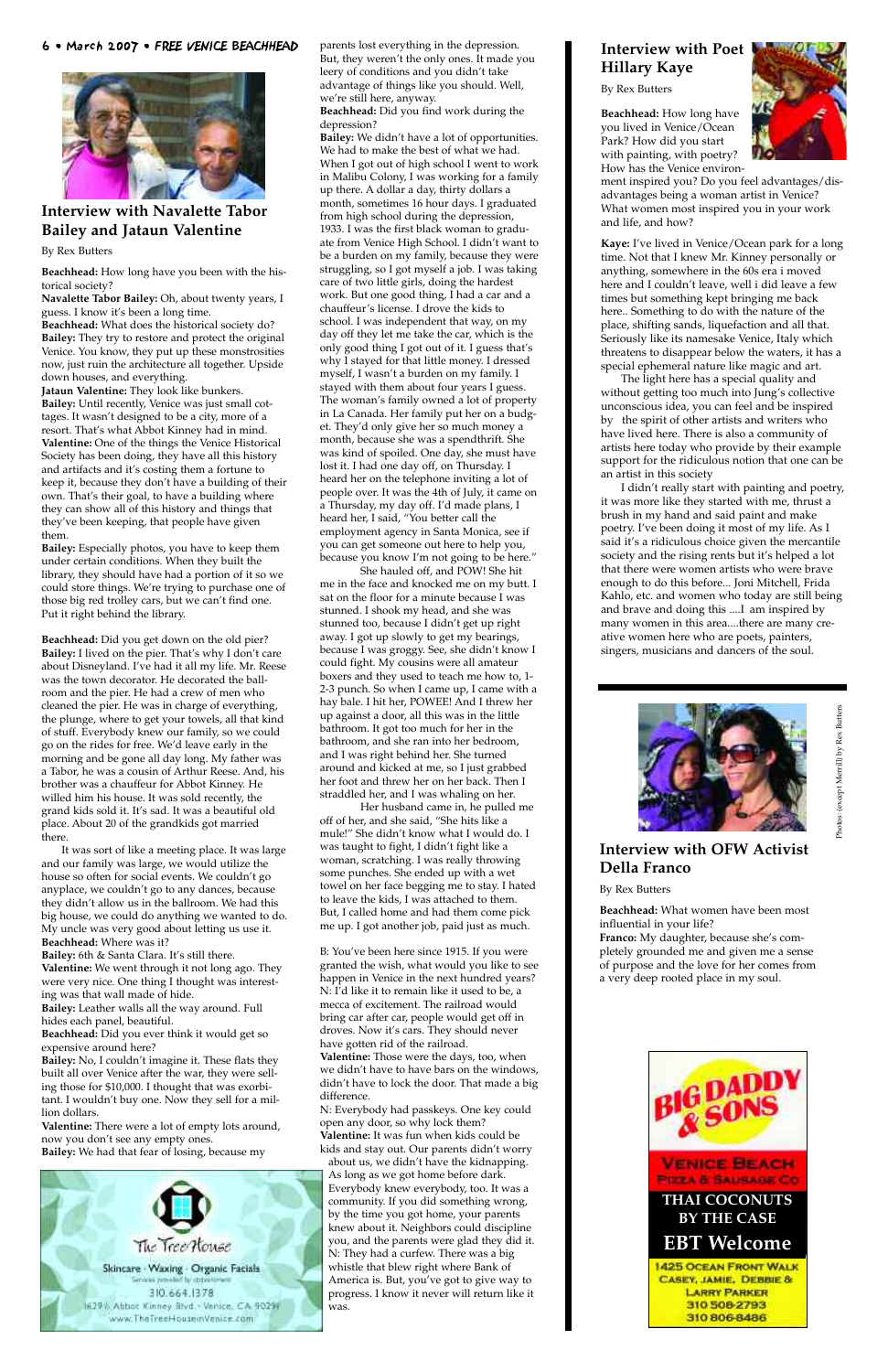**Interview with Venice Writer/Mother D. W. Knowles**

By Rex Butters

**Beachhead:** What women have been most influential in your life?

Knowles: My ancestors. My ancestors came out of the piny woods in Macon, Mississippi. They came here to California in the early forties and bought land here in the Baldwin Hills area, and the Venice area, and the Santa Monica/Palisades area. Those women, those are my idols. If you could see where they came from and what they acquired, how they preserved themselves in life. They were beautiful, they were generous, they were kind, they were strong. Those are my idols, I hope I'm doing them right.



Retail & Wholesale "Best Framer In Los Angeles" - Los Angeles Magazine



#### **Interview with Venice Artist Kwanza**

By Rex Butters

**Beachhead:** What women have been most influential in your life?

**Kwanza:** My mom and my daughter have probably been my biggest influences in my life.

Outside of that, probably Maya Angelou, Maxine Waters, Oprah Winfrey. Varnette Honeywood has been a big influence in the arts, and Barbara Weston. My mom and my daughter for their strength and their faith. Oprah Winfrey has been a big influence for her success and what she's done for people around the world. Maya Angelou for her beautiful words and poetry, and the strength she represents in single women who bought land here in the Baldwin Hills area, and the Venice area, and the Santa Monica/Palisades area. Those women, those are my idols. If you could see where they came from and what they acquired, how they preserved themselves in life. They were beautiful, they were generous, they were kind, they were strong. Those are my idols, I hope I'm doing them right.

#### **Interview with Health & Fitness Educator Debbie Merrill**

By erica snowlake

We herald Debbie Merrill, a shining angel making a difference in our community, leading the Way with strength,

action, and vision. We first met up at an Earth Day Festival where she shared Goji berries and her divine enthusiasm.

**Beachhead:** Tell us of your latest Quests.... **Merrill:** 150,000 children suffering from obesity, transfats in school cafeterias, cut gym programs, people killing themselves with a fork, 12,000 prescription drug overdoses a year, these are my current challenges. My mission is to educate the world back to fitness and health thru exercise, diet, and FUN!

**Beachhead:** Noble causes, Skate Queen! **Merrill:** We're only asking 45 min to an hour per day. People want what i have, (great abs, high energy), without doing the work, we are all tuned to instant gratification, sitcom timing, I call it. My idea of exercise isn't just going to the gym, either. We can integrate physicality, spirituality, sensuality, and creativity into everything we do. That's why you'll see me skating the bike path dancing, doing yogaerobics, sun-gazing, and singing affirmations to the Light all at once. **Beachhead:** Cool! How does Venice rate in skate history?

**Interview with Peoples Attorney Amanda Seward** By Rex Butters



**Beachhead:** How long have you live in Venice? **Amanda Seward:** Actually, I live in Mar Vista. I think everybody thinks of me as Venice, because I've been working on Lincoln Place so much. **Beachhead:** How did you get involved with the Lincoln Place situation?

**Seward:** I live in an historic district in Mar Vista, the Gregory Ain tract. They're the flat roofed houses that were done right after WW II, and we're the first post WWII historic district in LA. So, I have an affinity for architecture and especially modern architecture based on the idea that architecture can be used as a social tool to create strong community. I got involved in Lincoln Place because it fits within that, and I did the nomination for Lincoln Place to the California Register of Historic Resources. From that I got to know the tenants, and it seemed to fit within all of that too, because these tenants are such a strong community, and it was such a nice community. So, I got to know them and then got involved with their eviction case as a result. **Beachhead:** What is the 20th Century Architectural Alliance?

**Seward:** It is a group that's trying to preserve 20th Century architecture within the city of Los Angeles. I'd gotten involved with the Los Angeles Conservancy, but they would compromise too easily on issues because of their political standing with the city, and donors, and that kind of thing. That's why I started with some people the 20th Century Architectural Alliance, so we could be smaller and quicker to act. We started this independent group that could be a little more nimble and fight a little more diligently and tougher. We've done some nominations for historic properties. We have brought a lawsuit against AIMCO and the city involving Lincoln Place. When the city agreed it could be

**Interview with Lincoln Place Tenants Assoc. President Sheila Bernard**



By Rex Butters

**Beachhead:** How long have you lived in Venice? **Sheila Bernard:** Since 1988.

**Beachhead:** You're the president of the Lincoln Place Tenants Association. How did you get involved?

**Bernard:** I moved into Lincoln Place thinking it would be a temporary thing. That was August, '88. I saw a notice that was being sent around by the tenants' association, and I went to the meeting at Penmar Park. There was this sea of white hair, hundreds of seniors being threatened with eviction, and that was it. I was hooked. **Beachhead:** Were you an activist before this? **Bernard:** I had been involved in the food movement, the organic food movement, the food coop movement for many years in the mid to late seventies. Sort of an activist by nature, and I believe you can always find some way to engage, either where you work or where you live, on something that will improve this society.

There's always a way to engage. **Beachhead:** What are the roots of your activism? **Bernard:** It's part of my job description as an adult, to first take care of myself, and then take care of my immediate family. Then, your responsibilities kinda go outward in concentric circles. If you can take care of yourself and you can take care of your immediate family, then the next thing is to do your part to take care of your community, your neighborhood. Those concentric circles can expand outward: your city, your country, the world. As far as you can go, as much time and energy you can have without compromising your more personal responsibilities, I think we all need to go beyond just taking care of ourselves and our families, because if we don't, then democracy's impossible because it requires participation and volunteering. **Beachhead:** What women inspire you in your life?

**Bernard:** One woman who has been very inspirational to me is Lois Arkin, the founder of L.A. Eco-Village. She is true to her ideals to a greater extent than almost anyone I've ever met. **Beachhead:** How about growing up? **Bernard:** My family is full of strong women and I Iearned from all of them.

**Beachhead:** The mess at Lincoln Place has been going for so long. You've been involved for nearly 20 years. Where do you find the strength to go up against corporate aggression and the indifference of city officials, their lawyers, the dirty tricks? How do you fight against those overwhelming odds day after day?

**Bernard:** There's always a way to engage for social change, and once you do, all the issues you care about, the war, poverty, environmental pollution, people's inhumanity to one another, it's all there. Every issue you care about is embedded in the issue you become involved in. I figure a person has to make a stand at some point. Once you make your stand, you can accomplish a great deal just by digging in and staying put and taking it to the wall. That's what gives me the strength to keep on going. I want to know how this is going to resolve, and I also know that if I don't give up that some good is going to come from it. Maybe not everything I wanted, but

some good is going to come of it, if I just take it to the wall, as far as I can go.



# **Bring this AD and you** will receive 25% OFF on Custom Framing

2001 Lincoln Blvd **Venice, CA 90291**  $(310)$  302-8909 www.framegallery.com

#### FREE VENICE BEACHHEAD • March 2007 • 7

–continued on page 10

–continued on page 10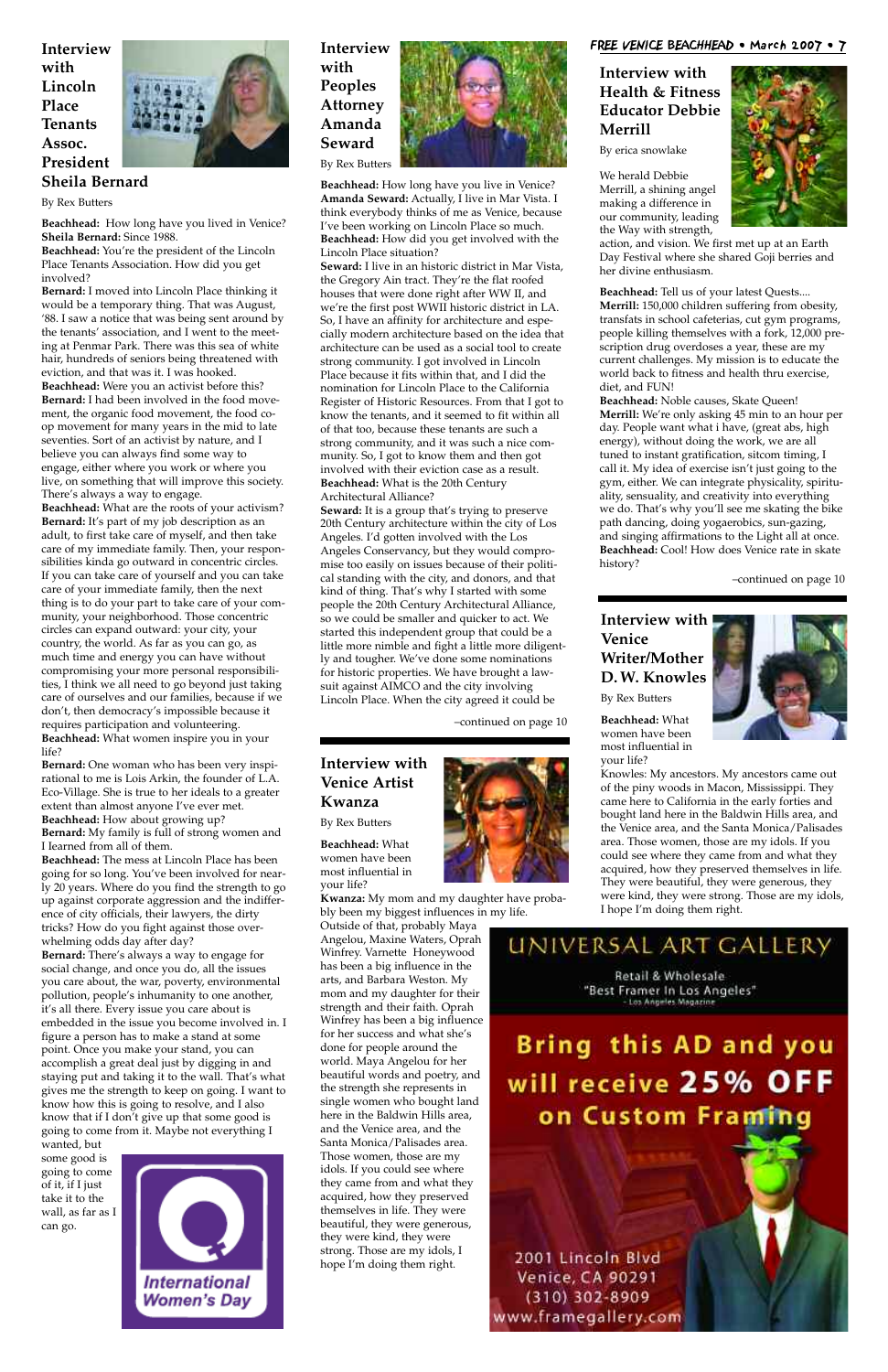By Mitchel Cohen Brooklyn Greens/Green Party

Al Gore's film, "An Inconvenient Truth," raises the issue of global warming in a way that scares the bejeezus out of viewers, as it should since the consequences of global climate change are truly earthshaking. The former Vice-President does a good job of presenting the graphic evidence, exquisite and terrifying pictures that document the melting of the polar ice caps and the effects on other species, new diseases, and rising ocean levels.

But, typically, the solutions Gore offers are standard Democratic Party fare. You'd never know by watching this film that Gore and Clinton ran this country for 8 years and that their policies -- as much as those of the Bush regime -- helped pave the way for the crisis we face today.

Gore never critiques the system causing the global ecological crisis. At one point, he even mourns the negative impact of global warming on U.S. oil pipelines. Oh, the horror! What it all comes down to, for Gore and the Democrats, is that we need to shift away from reliance on fossil fuels and tweak existing consumption patterns.

Even there, Gore and Clinton did nothing to improve fuel efficiency in the U.S. -- a topic which Gore talks about in the movie without any hint that he'd once actually been in a position to do something about it. The question Gore poses is, Who can best manage the relatively minor solutions he recommends, the Democrats or Republicans? For Gore, it's sort of "trust US, not THEM, to deal with this situation because they are liars and we're not." Well, should we trust him?

As Joshua Frank writes, during the campaign for president in 1992 Gore promised a group of supporters that the Clinton-Gore EPA would never approve a hazardous waste incinerator located near an elementary school in Liverpool, Ohio, which was operated by WTI. "Only three months into Clinton's tenure," Frank writes, "the EPA issued an operating permit for the toxic burner. Gore raised no qualms. Not surprisingly, most of the money behind WTI came from the bulging pockets of Jackson Stephens, who just happened to be one of the Clinton-Gore's top campaign contributors."(1)

But failing to shut down toxic incinerators is just the tip of their great betrayal. In the film, Gore references the Kyoto Accords and states that he personally went to Kyoto, giving the impression that he was a key figure in fighting to reduce air pollution emissions that destroy the ozone layer. What he omits is that his mission in going to Kyoto was to scuttle the Accords, to block them from moving forward. And he succeeded.

The Clinton-Gore years were anything but environment-friendly. Under Clinton-Gore, more old growth forests were cut down than under any other recent U.S. administration. "Wise Use" committees -- set up by the lumber industry -- were permitted to clearcut whole mountain ranges, while Clinton-Gore helped to "greenwash" their activities for public consumption.

Under Clinton-Gore, the biotech industry was given carte blanche to write the US government's regulations (paltry as they are) on genetic engineering of agriculture, and to move full speed ahead with implementing the private patenting of genetic sequences with nary a qualm passing Gore's lips.

You'd think watching this film that Gore is just

some concerned professor who never had access to power or held hundreds of thousands of dollars of stock in Occidental Petroleum (driving the U'wa off their lands in Colombia), let alone was the Number Two man actually running the U.S. government!

"Gore, like Clinton who quipped that 'the invisible hand has a green thumb,' extolled a freemarket attitude toward environmental issues," writes Frank, who goes on to quote Jeffrey St. Clair: "Since the mid-1980s Gore has argued with increasing stridency that the bracing forces of market capitalism are potent curatives for the ecological entropy now bearing down on the global environment. He is a passionate disciple of the gospel of efficiency, suffused with an inchoate technophilia."(2)

Before Kyoto, before the Clinton-Gore massive depleted uranium bombings of Yugoslavia and Iraq, before their missile "deconstruction" of the only existing pharmaceutical production facility in northern Africa in the Sudan (which exacerbated the very serious problems there, as we're seeing in Darfur today), there was NAFTA, the North American Free Trade Agreement. The task of Clinton-Gore was to push through this legislation

which not even strong Republican administrations under Reagan or Bush Sr. had been able to do. Since its inception, NAFTA has undermined U.S. environmental laws, chased production facilities out of the U.S. and across the borders, vastly increased pollution from Maquilladoras (enterprise zones) along the U.S./Mexico border and helped to undermine the indigenous sustainable agrarianbased communities in southern Mexico -- as predicted by leftists in both countries, leading to the Zapatista uprising from those communities on January 1, 1994, the day NAFTA went into effect.

Clinton-Gore also approved the destructive deal with the sugar barons of South Florida arranged by Interior Secretary Bruce Babbitt, which doomed the Everglades. (In fact, Clinton was on the

phone with Alfonso Fanjul, Jr., the chief of the sugar barons, while Monica Lewinsky was busy doing her thing in her famous blue dress under Clinton's desk.) Early in

Clinton-Gore's first administration, they

pledged they would stop the plunder of the Northwest forests, writes former Village Voice columnist James Ridgeway. "They then doublecrossed their environmental backers. Under Bush Sr., the courts had enjoined logging in the Northwest habitats of the spotted owl. Clinton-Gore persuaded environmentalists to join them in axing the injunction. The Clinton administration went before a Reagan-appointed judge who had a record as a stalwart environmentalist and with the eco toadies in tow, got him to remove the injunction, and with it the moratorium on existing timber sales."(3) Then Gore and Clinton "capitulated to the demands of Western Democrats and yanked from its initial budget proposals a call to reform grazing, mining, and timber practices on federal lands. When Clinton convened a timber summit in Portland, in April 1994, the conference was, as one might expect, dominated by logging interests. Predictably, the summit gave way to a plan to restart clear-cutting in the ancient forests of the Pacific Northwest for the first time in three years, giving the timber industry its get rich wish."(4)

Gore and Clinton sent to Congress the infamous Salvage Rider, known to radical environmentalists as the "Logging without Laws" bill, "perhaps the most gruesome legislation ever enacted under the pretext of preserving ecosystem health." Like Bush's "Healthy Forests" plan, the Clinton-Gore act "was chock full of deception and special interest pandering. 'When [the Salvage Rider] bill was given to me, I was told that the timber industry was circulating this language among the Northwest Congressional delegation and others to try to get it attached as a rider to the fiscal year Interior Spending Bill,' environmental lawyer Kevin Kirchner says. 'There is no question that representatives of the timber industry had a role in promoting this rider. That is no secret.'"(5) What the Salvage Rider did was to "temporarily exempt ... salvage timber sales on federal forest lands from environmental and wildlife laws, administrative appeals, and judicial review," according to the Wilderness Society -- long enough for multinational lumber and paper corporations to clear-cut all but a sliver of the U.S.'s remaining old growth forests. "Thousands of acres of healthy forestland across the West were rampaged. Washington's Colville National Forest saw the clear cutting of over 4,000 acres. Thousands more in Montana's Yak River Basin, hundreds of acres of pristine forest land in Idaho, while the endangered Mexican Spotted Owl habitat in Arizona fell victim to corporate interests. Old growth trees in Washington's majestic Olympic Peninsula – home to wild Steelhead, endangered Sockeye salmon, and threatened Marbled Murrieta – were chopped unremittingly by the US Forest Service."(6) The assault on nature continued with Gore's blessing.

Around the same time, Clinton-Gore appointee Carol Browner, head of the EPA, was quoted in the NY Times as having said that the administration would be "relaxing" the Delaney Clause (named

after its author, Congressman James Delaney, D-NY). Congress had inserted this clause into section 409 of the federal Food, Drug and Cosmetic Act in 1958. It prohibited FDA approval of any food additive found to cause cancer in humans or animals. Alone among all food-related directives, this legislation put the onus on the manufacturers to demonstrate that their products were safe before they were allowed to become commercially available. (7) A federal appeals court in July 1992 expanded the jurisdiction of the Delaney Clause, ruling that it was applicable to cancer-causing pesticides in processed food. Browner retracted her comment, claiming she'd never said it, but the proof was in the pudding. The ban on cancer-causing additives (the "Precautionary Principle") that had held through the Eisenhower, Kennedy, Johnson, Nixon, Ford, Reagan and Bush, Sr. administrations was finally removed, not by the Republicans but by the Clinton-Gore administration. Instead of expanding the Delaney clause to protect produce and other unprocessed foods, the new Food Quality Protection Act permitted "safe" amounts of carcinogenic chemicals (as designated by the Environmental Protection Agency) to be added to all food. (According to Peter Montague, editor of Rachel's Weekly, no one knows how 'safe amounts' of carcinogens can be established, especially when several carcinogens and other poisons are added simultaneously to the food of tens of millions of people.) Nevertheless, the Clinton-Gore administration spun this as "progress."

The Clinton administration, with guidance from Gore's office, also cut numerous deals over the pesticide Methyl Bromide despite its reported effects of contributing to Ozone depletion and its devastating health consequences on farm workers picking strawberries.

Much is being made these days about the need to save the Arctic Wildlife Refuge. But Clinton-Gore opened the National Petroleum Reserve — 24 million untouched acres adjacent to the refuge, home to a large caribou herd and numerous arctic species — to oil drilling. The chief beneficiary of this was Arco, a major (\$1.4 million) contributor to the Democratic Party. At the same time, writes James Ridgeway, "Clinton dropped the ban on selling Alaskan oil abroad. This also benefits Arco, which is opening refineries in China. So although the oil companies won the right to exploit Alaskan oil on grounds that to do so would benefit national development, Clinton-Gore unilaterally changed the agreement so that it benefits China's industrial growth."(8)

Not once in the entire film does Gore criticize this awful environmental record or raise the critical questions we need to answer if we are to effectively reverse global warming: Is it really the case that the vast destruction of our environment that went on under his watch and, continuing today, is simply a result of poor consumer choices and ineffective government policies? Is the global environmental devastation we are facing today rectifiable with some simple tuning-up, as Gore proposes?

Neither he -- as point man for the Clinton administration on environmental issues -- nor Clinton-Gore's Energy Secretary Bill Richardson (with major ties to Occidental Petroleum), nor the Democratic Party offer anything more than putting a tiny Band-Aid on the earth's gaping wounds, which they themselves helped to gash open. Clearly, the vast destruction of the global ecology is a consequence not just of poor governmental policies but of the capitalist system's fundamental drive towards Growth and what passes for Development -- Grow or Die. Environmental activists won't find in Gore the kind of systemic analysis that is needed to stop global warming. Instead, we need to look elsewhere for that sort of deep systemic critique.

#### **NOTES**

1. Joshua Frank, Counterpunch, May 31, 2006, http://www.counterpunch.org/frank05312006.html. Frank is the author of Left Out! How Liberals Helped Reelect George W. Bush, and edits www.BrickBurner.org 2. Jeffrey St. Clair, Been Brown So Long It Looked Like Green to Me: The Politics of Nature, Common Courage Press, 2004.

3. James Ridgeway, "Eco Spaniel Kennedy: Nipping at Nader's Heels," Village Voice, Aug. 16-22, 2000. http://www.villagevoice.com/news/0033,ridgeway,17335,6.html

4,5,6 Joshua Frank.

7. The battle over the Delaney Clause has been ably documented by Rachel's Weekly, at www.rachel.org 8. Ridgeway, op cit.

#### **Listen Gore: Some Inconvenient Truths About the Politics of Environmental Crisis**

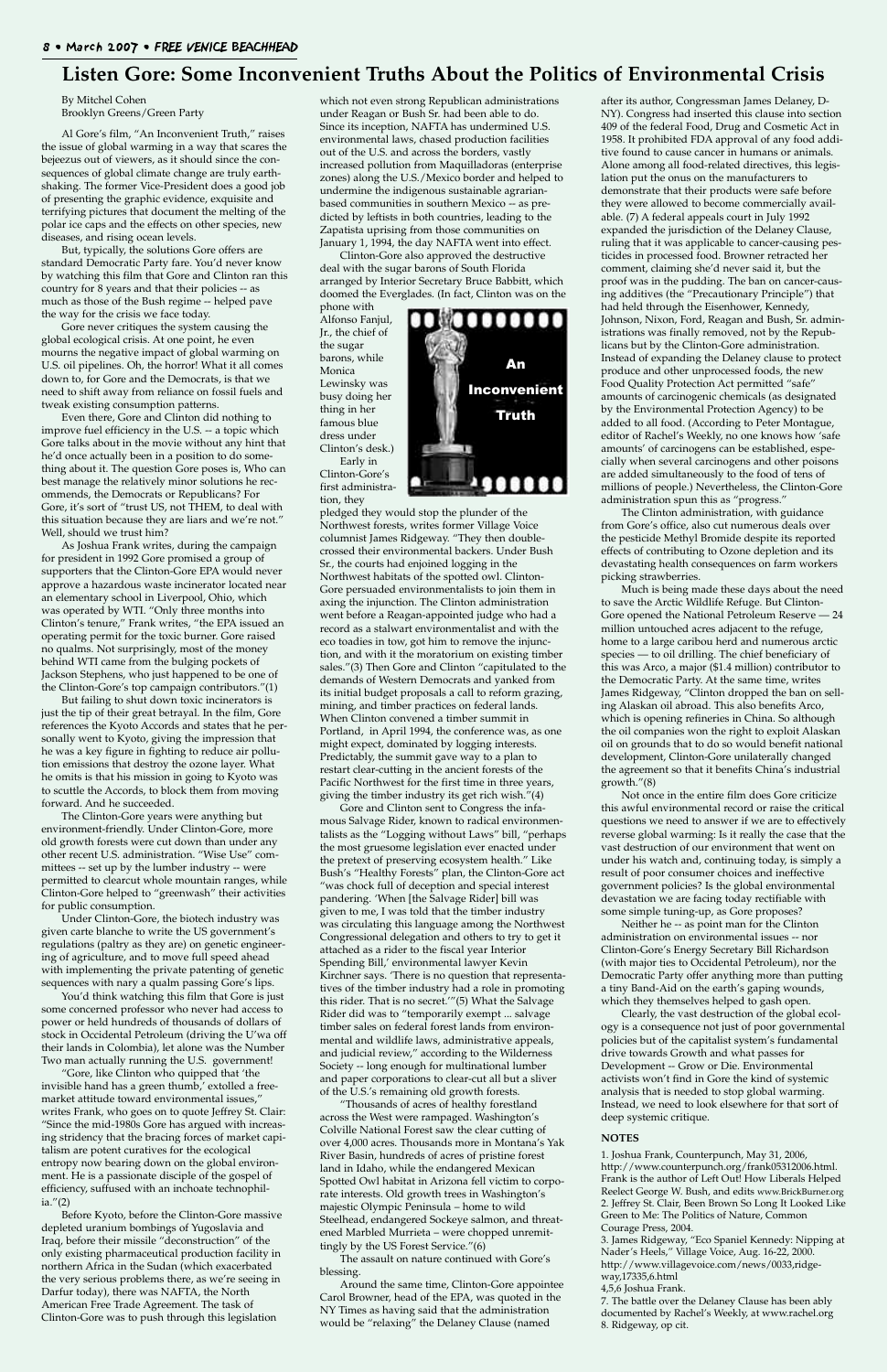#### FREE VENICE BEACHHEAD • March 2007 • 9

**The Cripple**

#### Sitting in pain, A deserted room, A chair of cold, uncompromising metal, Waiting, Endless pondering of "Should I or shouldn't  $I?$ ," Paralyzed by a secret fear, Knotted fingers tremble beside the silent telephone, Listening for the threatening doorbell with unwilling ears, Haunting faces peer through the windows, My eyes sealed shut, Strangers don't understand, Hurting in the disability of my own design, Frightening emotions suppressed, Poisoned by the Past, The delicate child of long ago,

A crippled adult.

– Lynette

**What I Listen For** (for Jerry) By R.G. Cantalupo

Jerry hugs a tree and tells me his wife does this for therapy. She gets messages," he says, and shows me how she presses her forehead against the trunk just so. I don't know what to say. Jerry is as far out on the fringes as I ever wish to be, but, as I watch him, I think, what the hell, seems just as good as praying.

PO ET R Y blood-shifting sea churning in my flesh, old goodmama sea who feeds and fills, makes dark moons of scared child eyes, lets a kid drink himself to sleep.

We're on the promenade, a Saturday, a warm Spring night, women sauntering by in their alluring, see-thru dresses. I can't be intimate with an oak with so many warm bodies moving close beside me. I give up, tell Jerry I have a headache. I'm unable to achieve treeness when my head's throbbing against the bark.

"There's a difference, you know, " Jerry continues, "between hugging a street lamp and a tree." I look at him. He's serious. His eyes sizzle in the amber light. "Trees have hearts." I nod. Take in what he means. Then, I turn. Say goodbye. Slip back inside the body of blacktop and neon. Listen for the hearts of trees beating in the night.

#### **Kerouacking By Austin Straus**

hang out near a coast in case the center crumbles then catch a cruise across an ocean, don't look back

that wide middle maw gulps plenty, a few coughed up to the rim stick and prosper, the rest drift back, find ways to die

it's the sea does me, rolling surf and stench lull and tender, a place to hide

#### **Ravens**

by Hillary Kaye

the pain had reached proportion greater than the sun could warm, and the earth was giving way,

and the tides were changing and the sun was setting

and the moon was waning and stars were telling secrets to the clouds.

and the liars were telling tales to the horse who was galloping on and on and on because he had the strength to do it

and someone must carry on carry through with it as if the end were near enough to see

they thought they had the answers to get from here to there

who cares the price or millennium of years strangled by this,

that was the map,

she crawled to the door opened it wide and begged for air or insight whichever might come first.

To top it off, I heard that they are opening a Pinkberry Yogurt shop (though we DID file a petition anti this yogurt chain????) soon on the block, so we can expect the lines of trendsters waiting for their trendy yogurt soon too, I imagine. Only one word comes to mind relating to all of this ...... BOOOOOOOOO!

#### **The President's Woman**

By Tina Catalina Corcoran Winter 1998

I Pity, the Poor Woman, Who Fell -- For his Game. . . Share -- In his Shame . . . Bare - In his Blame . . .

I Pity, the Poor Woman, Who Fell for his Game - Was it worth "15 minutes" of Fame? Yes, it was. (Yes, it was.) YES!, IT WAS! (YES! IT WAS!) At the time, I'm not Lyin', He LOVED me!

I Pity, the Poor Women, Who Fell - For his Face . . . "CHIEF" -- Of the Race . .

.

"THIEF" -- Of the Faith . .

.

I Pity, the Poor Women, Who Fell for his Face - Was it worth "the DISGUST" and "DISGRACE"? Yes, it was. (Yes, it was.) YES! IT WAS! (YES! IT WAS!) At the time, I'm not Lyin', He LOVED me!

I Pity the Poor Women Who Fell for his Eyes... What a PERFECT DIS-GUISE . . .

"The President's Eyes" . . .

I Pity, the Poor Women, Who Fell for his Eyes - Was it worth ALL those LITTLE WHITE (HOUSE) LIES? Yes, it was. (Yes, it was.) YES! IT WAS! (YES! IT WAS!) I SWEAR - I'm not Lyin', He LOVED me! Oh, I SWEAR - Yes, I SWEAR it . . . He LOVED me . . . He loved me . . .



# *Strollin' on the Boulevard*

#### By CJ Gronner

It's the end of Venice as we know it ...

So, yesterday my pal Denise and I were walking down Abbot Kinney boulevard in Venice to check out the new bakery 3 Square (aside from nice people working the counter, not impressed) when I noticed there were an unusual amount of people on the street. Now we have seen the block change in the last year or so, and not for the better ... Venetians don't really care for \$200.00 t-shirts, for one example ... and there are always petitions to sign to not allow chain restaurants in, etc ... but yesterday made me think we might be losing the battle.

We soon saw that all the hubbub was not just a crazy amount of shoppers on a Sunday ... but that (cue scary organ music) Paris Hilton was doing a photo shoot at a new design shop on the street. There she was, in her cheesy too-matchy outfit with matching visor, on the phone (of course), loving the attention. Papparazzi lined both sides of the street, tourists were thrilled at their score, frantically whipping out their camera phones ... and we were completely nauseous.

We tried to avoid it all by walking into the street around the commotion, when two Rent-A-Cops barked at us that we had to stay on the sidewalk. A woman obviously with the shoot told us to just walk through the shot ... we told her we'd rather not be a part of it and quickly raced past. I tried my best to come off as freaky and crazy (do I fake a Tourette's fit? Throw garbage at them? Hire a homeless guy to pee on Paris? Start chanting about the war? All these things ran through my mind ...) so that maybe the word could go out to stay away from Venice and all the dangerous freaks ... fancy shopping, be damned. I'm afraid it

might not have worked.

I know things can't always stay the same and progress as well as change is good ... but Venice has always been so very special ("Where Art Meets Crime" as a popular t-shirt states) and that is precisely because it has NEVER been trendy, but REAL.

My friend Tom dubbed it "The People's Republic Of Venice" when he played our hub, Abbot's Habit, last year. I just hope and pray we can keep it's essence exactly that ... and not be overthrown by photo op hungry fakers.



**NUTRITIONAL WAREHOUSE** Cutting Edge Products and Prices

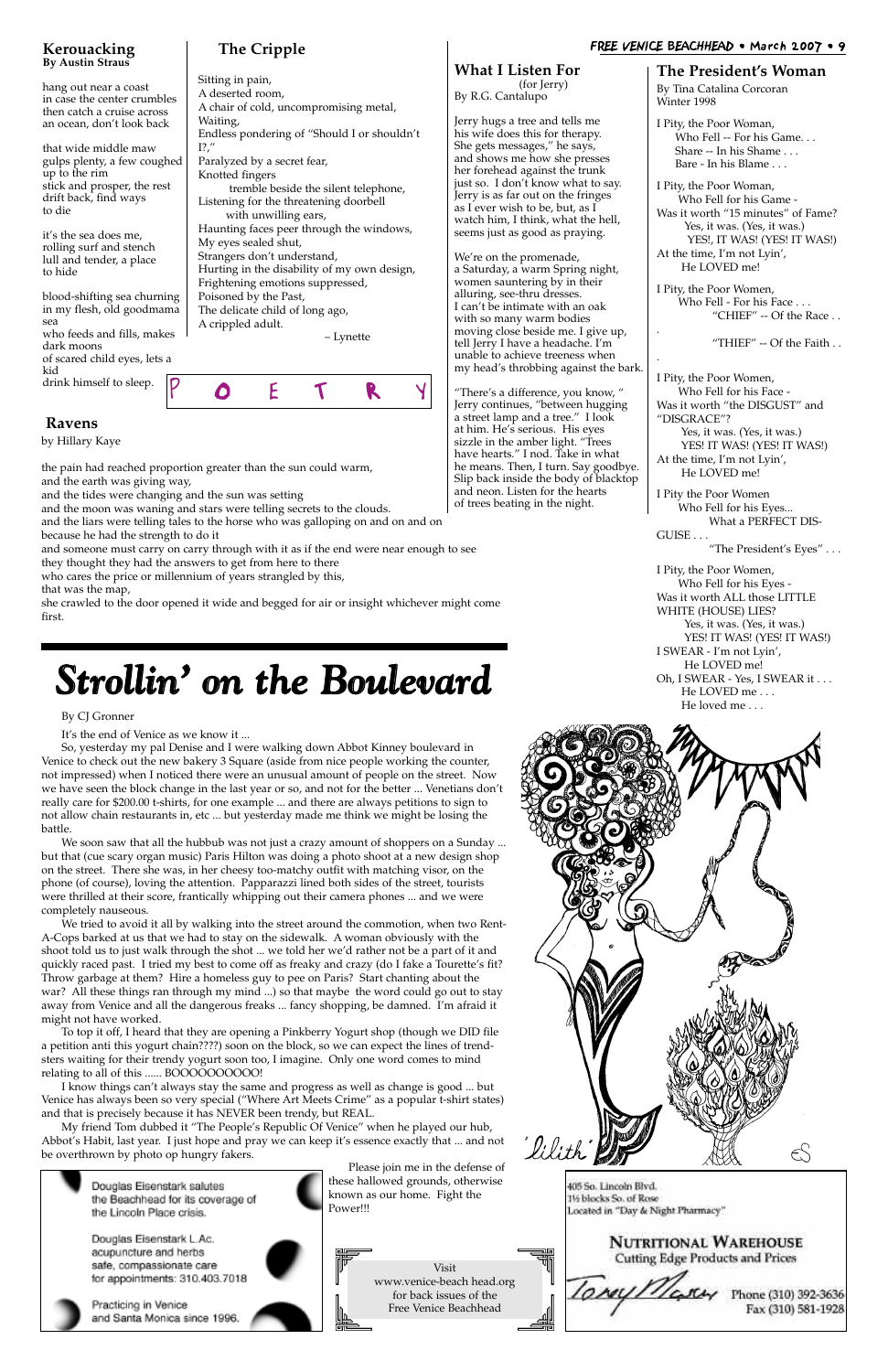#### 10 • March 2007 • FREE VENICE BEACHHEAD

I ask you as a woman would you be willing to work 10 hours a day for \$67 per week? Or would you seek an opportunity to make a better living across the border. A human being becomes hungry, with stomach pain and cramps. If starvation continues your stomach starts to bloat, and weakness and fatigue set in. Millions of children are starving and dying daily worldwide. Hunger in America is rampant also. Single mothers with children who work for the minimum wage often have to decide whether to pay the rent or feed their children. The highest poverty and homeless rates are single mothers with children.

Another great concern of women are the pedophiles that take advantage of young children or take vacations to Thailand where they

demolished, even though it had been determined to be historic. That's how I got into another aspect of Lincoln Place.

**Beachhead:** How does that work exactly, that it's declared historic and they demolish it anyway? **Seward:** It doesn't work. That's why it hasn't been bulldozed. The court did rule that the demolitions that were done of six buildings or so, were illegal. The city had determined that they could make an independent decision that the property was not historic. The court ruled the demolitions were illegal. The only way they'd be able to demolish it now, is if they can prove preservation isn't feasible, and they're going to have a hard time of it in this case.

The whole idea behind garden apartments started in England after WW I. The cities were filthy because of the industrial society, black smoke, smog and all that. These ideas came about in trying to rebuild Europe, and the idea of the Garden City movement was, you shouldn't really have people living on top of each other in city slums. There should be communities of about 20,000-25,000 people and they should live in the best of the country and urban environment. So you build multifamily homes in gardens and then have cultural activities, and stores, and farms and they would grow food. This was supposed to be the optimum conditions for the human spirit to soar.

When it was adapted here in the US, it came mainly after WWII, and adapted to our conditions. Lincoln Place was built on that model and the owner of the property also owned the property where Ralphs is, so they had retail. They got the city to have a park nearby. The Fox Theatre went up as part of this new community, so they'd be within walking distance of commercial retail, parks, schools, all of that. It would have been about 20,000 people in the community. Lincoln Place is perfect. It's workforce housing, affordable housing for the masses and it does create a strong community. Compared to a lot of places where you might have low income people only, here you have a mixture of everybody living in harmony. You have multi-races, you have multi-religions, you have multi-generations, seniors, families with children. Everyone's living together in a strong community and that's what we want in our cities. I couldn't stand by without a fight and watch AIMCO change all that because they don't like rent control. **Beachhead:** What women inspired you growing up? **Seward:** My mother, of course. I had a great aunt who was very much an inspiration. She worked hard independently of her husband. She invested her money. Both working class. She invested her salary, they lived modestly on his. When she died she had something to leave all of us in the family. That was impressive to me. **Beachhead:** How about going into law? **Seward:** No, not at all, actually. To me, it was

more the civil rights movement that influenced me, and frankly, those leaders were mostly men. Angela Davis was an icon, and I liked the idea she had a Ph.D. in philosophy and read all these philosophers in French. I thought that was so cool. She was someone we all looked up to at the time.

I didn't plan to be a lawyer, and I didn't grow up wanting to be a lawyer. I was a philosophy major and I decided I couldn't do anything with a BA in philosophy. And you go to law school, you go for three years and you learn a lot about everything. And, I was arrested when I was 14 in Venice, actually, at the Fox Theatre. You know how they trump charges on curfew violation and resisting arrest? Resisting arrest one, resisting arrest two.

Basically what happened, I grew up in Santa Monica and hung out in Venice sometimes, and the Fox Theatre was our hang out on Sunday evenings. So, we'd all go to the movies on Sunday, whatever was playing, it was just a hang out. There had been a disturbance in the theatre. The police came, there'd been fighting in the lobby. The Venice Police were notorious for being racist, was what we grew up thinking, and they told everyone they had to stay in their seats. I stayed in my seat for a long time, we all did. But then I got up to buy some popcorn, really to look at what was going on.

I get up there, I buy the popcorn, I'm on my way back to my seat, and a policeman grabs me and says "you have to leave." I said, "why, I just got some popcorn." I had a smart mouth. I was on the school paper at SAMO High, so I was kind of interested in what was going on. I pulled away from the policeman, and then everybody's arguing with him, it got to be a big thing and then the next thing I knew, I was arrested. They took me down an alley. I remember going down to the Venice police station, and I had heard these horror stories about the Venice police. So I'm a little nervous, but I start telling him, "Look, don't think I can just disappear down an alleyway. My family cares, they're active, there'll be consequences if anything happens to me." I get to the police station in one piece, but they wouldn't let me make any phone calls. They put me in a room with someone. Then they had to press charges because they were worried about a lawsuit. They'd put me in a head lock position. Somebody at the theatre called my family, it got to be this big deal. In the middle of the night I was finally let go. So, from that incident, I learned a lot about the legal system. I went through the juvenile system at the time. We had a family friend representing us. We couldn't have afforded a lawyer. I realized in this system, I hadn't done anything wrong and I wanted to be able to defend myself if anything happened to me or my family. That's really why I went to law school.

#### **Interview with Amanda Seward** – continued from page 7

#### **El Dia De La Mujer/International Woman's Day** –continued from page 3

#### **Interview with Debbie Merrill** –continued from page 7

**Merrill:** Skating may have started in Holland, but Venice takes the prize as it's Mecca. In-line skating, line dance skating, disco wheeling, we've seen it all birthed here. I opened Skate Great USA 20 years ago and it's still going strong. I teach stars, starters, old farters, anyone with the desire to roll! (www.skategreat.com) **Beachhead:** You are legendary as the first Skate Brazilian Sambatista in the Venice Carnivale! So what is your secret Fountain of Youth? **Merrill:** I eat for longevity, beauty, and health. Debbie Merrill's Super Philosophy Nuggets!

Eat fruit, stay cute

Eat greens, stay keen, clean, and lean Eat more Raw Mother Nature's Law Eat less Live more!

I eat an organic raw food diet, nothing with a face, no white foods, (flour, sugar, dairy), no preservatives, alcohol, tobacco, or drugs. I've been vegan for 25 years, raw for 13. **Beachhead:** How did you get into it? **Merrill:** By falling down! Stumbling blocks become stepping stones.I learned the hard way - I ate tofu 3 times a day, whatever you overeat you develop an allergy to. I drank so much carrot juice I turned orange! Now I host an Internet TV show in 11 cities nationwide transitioning eating behaviors towards healthier lifestyles. We feature health tips and talks from the top speakers in the field, we're looking for network sponsors to help get the message across. www.debbiemerrillshow.com

**Beachhead:** Name your top energy boosters. **Merrill:** Maca, Spirulina, Goji berries, Hemp protein, coconut butter, cacao, wheatgrass, and bee pollen.

**Beachhead:** You are also a mentor for young women, what advice do you give them? **Merrill:** DANCE! that will give you the body you want. Look for creative fulfillment for yourself before you look for boyfriends. Think about how you can touch people's lives and help our planet. Nurture a Helping Philosophy - everyone I meet in a day who gets in my way - is there for a reason! Ask how you can help them or be helped by them.

**Beachhead:** Angelic Wisdom indeed! **Merrill:** Believe in a Higher Power! My inspiration is the Beach, the Ocean. it's vast, abundant, always there, it comes, it goes, it always flows! **Beachhead:** You are like the Muhammad Ali of jive motivation! **Merrill:** Hey! Look at that Ocean! The same power is Within Us. If we are squeezed, we are perfect, whole, and complete. We are what we eat, we can take in pure peace. I feel I might have been here before - as a mermaid or a bird- I love to fly. Both my parents died in my arms. Doctors and Teachers, lets balance how much we know with how much we care. I pay 110% attention to my students and I only play up the positive. Remember - We've all got junk in the trunk - to uncover, discover, and discard, before we say our final regards. To survive we need a tribe of supporters. AS I GIVE TO THE WORLD, THE WORLD GIVES BACK TO ME. **Beachhead:** Thanks, Debbie, it's always a pleasure. For over 100 Healthy Eating Tips email debbie@rawintheworld.com. Go Raw Now: Ask Us How! Look for her upcoming book Eat to Look and Feel Great. Peace Out



can get away with exploiting girls as young as five years old. There is now an organization that is headed by a man who is attempting to stop this exploitation of children that is due to extreme poverty.

In 2007, there are still many issues, here and globally, that are still face women and their families. Women's work is never done! It will not get done until women continue to hold the banner high for human rights, to end poverty, exploitation, war and help each other here in this country and stretch our solidarity to women worldwide. It's not women who decide to start wars and occupy other countries. Most women seek, world peace and to save the children regardless of gender or color.

#### **Iraqi Women to be Executed**

An Iraqi Tribunal has convicted and intends to put three young Iraqi women, Wassan Talib, age 31; Zeynab Fadhil, age 25; and Liqa Omar Muhammad, age 26; to death in the very near future, according to The National Lawyers Guild International Committee, a network of human rights attorneys, law students, and legal workers.

The Guild is demanding that the Iraqi government immediately repudiate its intention to execute these women. The Guild joins with many human rights and jurists organizations in making this demand.

The Guild says the women were denied legal counsel, the law under which they were convicted is illegal during the occupation, and the women should be treated as prisoners of war, not criminals. Two of the women have small children.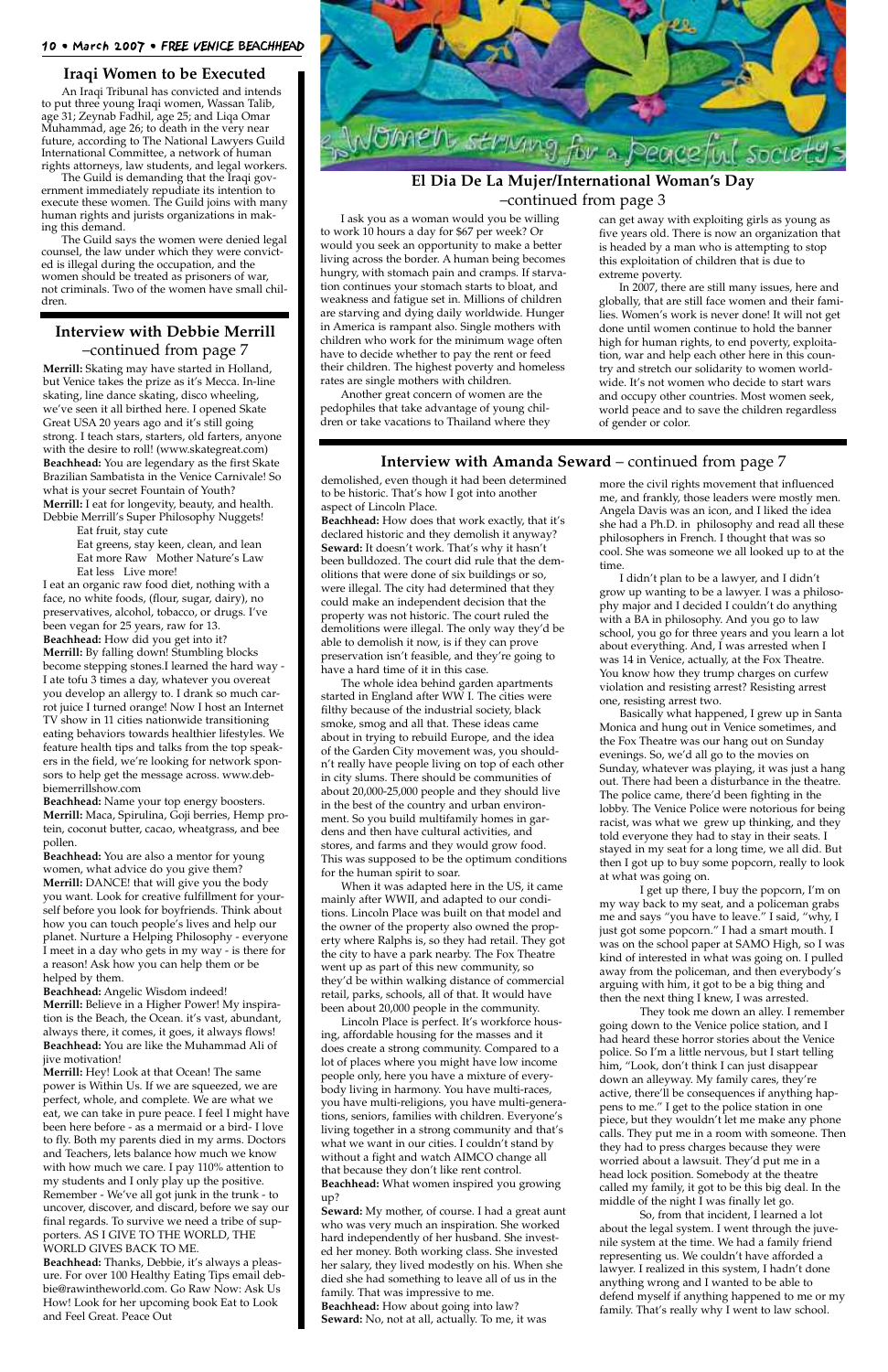#### **The good Bus(c)h wins one for us**

By C.V. Beck

On February 20, after several hours of deliberation, the jury in the People vs. David Busch case in the downtown Metro Courthouse found him not guilty of trespassing, interfering with a business, and intimidation.

David Busch had entered the lobby of the Standard Hotel downtown to use a pay phone in the public lobby and had been prevented from doing so by a manager, hotel security guards, the "BID" (Business Improvement District) security (the mayor's Goon Squad) and finally, the LAPD.

The judge in this trial was Lawrence H. Cho, the attorney for the "People" was City Attorney Gizelle Fernandez and for the defendant, Public Defender Teri Yun. I had requested an assistive listening device so I could hear the trial and at

first was met by what I thought was a very hostile attitude on the part of the bailiff and the judge's clerk. When I mentioned that this was an ADA (Americans with Disabilities Act) requirement, they seemed finally to get it and I received the device within about 15 minutes. It helped a lot. I don't understand why the acoustics in the Los Angeles courtrooms are not good and why the amplification systems are not adequate. Seems like hearing what is going on would be paramount in a trial.

I was so glad to see and hear some common sense at last on Monday morning. I had been

at the trial on Friday last, but had missed the morning session. That Friday afternoon's prosecutorial case had been full of "nice," as in "this is a nice hotel, with nice clients," this is "nice," that is "nice" (but not David Busch, apparently he wasn't nice enough...) and I found myself, after hearing the prosecution's case, wondering why this had even been brought to trial.

**Leo** - On, no, not another educational experience! $\Box$ But this is one to enjoy, as you get the chance to really finish off your apprentice work and take over as the master craftsman.

The man wanted to use a pay phone...this is not a crime...and I found myself feeling that his civil rights had been violated and that mine could be next. However, thanks to Mr. Busch's clear understanding that he has rights, (even though he is a homeless person), thanks to his vigilance in insisting on his rights under the law, (even attempting a citizen's arrest of the people seeking his arrest), an injustice has been addressed and now rectified.

> **Sagittarius** - Whatever the conflict, right now, it  $\square$ going to respond to diplomacy, and not force. Calm and confident is the way to settle the matter, and youll even be surprised when everyone involved thanks you for keeping a cool head.

I feel so much better now...and so do thousands of homeless people all over Los Angeles, that the next time they might need to use a pay phone, that they might even be able to do so without having to jump through hoops or end up in jail...just like a regular, normal "nice" person is able to use a pay phone, a public phone in a public place...

#### FREE VENICE BEACHHEAD • March 2007 • 11



# General Forecast for March 2007

By Judith Martin Straw

Aries - Is the strife you are dealing with coming from someone else, or is it all self-created? One way to approach the end is to consider the source. Would you rather face the music, or face the mirror?

Taurus - A moment of ease, when things are falling into place. Take a look around and be certain that what you planted in this garden is what you want to harvest.

Gemini - You might be at odds with yourself, feeling both over connected and introspective. Find a way to trade off, and put the effort you need into whatever project needs you, then take some down time and reward yourself with a bit of fresh solitude.

Cancer - Are you feeling like a juggler, with oranges and lemons flying in orbit around you? Remind yourself that you control how fast it $\mathbb S$ all going, and even if they keep adding more fruit to your circuit, it $\mathbb S$ up to you to se a pace you like.

Virgo - This might be the moment when you are feeling the impact of a past decision, good or bad. Is it time to reckon the debt, or reinvest the dividend? Make certain that you do what you know is right, and the credit goes to those who deserve it, yourself included.

Libra - There is a time to just let go and let it happen, and that time is now. While you may be pushing for a promotion or a new job, just know that your reputation speaks for itself, and the best way to get what you want is to let it come to you.

Scorpio - Creative daring, bold risk and original thought are all three of your best friends. It $\Sigma$ time to get together for a project, a party and a political campaign, and you get to decide who sits next to who.

Capricorn - Forward movement is coming like a Spring thaw. All that success you $\overline{v}$ e been working so hard for is coming into your life like a purple crocus coming up into the new green world.

Photo by C.V. BeckPhoto by C.V. Beck

> Aquarius - While things may not be ideal at work or at school, home is the place to be. It could be something as simple as a great meal, or planting a few flowers, or just cuddling up on the couch. Savor the security of your shelter, and those you share with.

Pisces - Before the big birthday bash, take some time to rest and regroup. The past year has been a big one, and the next year has even more opportunity and challenge. Take a breather, then blow out those candles and plunge right in.



## March is Pisces

By Judith Martin Straw

Pisces in the kitchen is a dream. Happily, you are such creative and original folks that what you cook is often unique and delicious. On the down side, you may have you head so far off in the clouds that what you are cooking is burned to a crisp before you notice. Dreaming is delightful, but try to do it when youte planning the meal, not when you are actually cooking it. Pisces loves to plan-few things are more fun than plotting a menu for a party, or organizing  $\tilde{a}$  spice rack. But it helps if there $\bar{\epsilon}$  a  $\tilde{\nu}$ irgo or a Capricorn handy to remind you to finish the job, or you may wander away somewhere between Coriander and Cumin, off to start another enchanting project.

Interestingly, the sign of the fish really does like fish. There $\Box$ nothing cannibalistic about it- Plenty of real fish do live on a diet of real fish, and it helps to keep the ocean balanced. Lots of fruit and veggies are good for you too, to balance out the outrageous sweet tooth that takes over your palate from time to time.

Leaf Wrapped Salmon

2 Salmon filets, of equal size (about 1 lb each, skin removed)

3 heads of butter lettuce (or other soft leaf lettuce)

1 to 2 cups stuffing (see below)

Some butter or olive oil

Blanch lettuce by dipping a head in boiling water for 5 or 6 seconds. Remove and dry, spreading leaves out on clean tea towels. Grease a baking dish with butter or oil and line it with a layer of lettuce, overlapping the leaves. Place one filet, skin side down. Spread the filet with stuffing and place the other filet on top, skin side up, so you have a sort of a sandwich. Fold the lettuce so you have the fish and stuffing wrapped like a nice present. If you want to be really creative, let $\Sigma$ say you are a Pisces with the moon in Pisces and your rising sign is Pisces, can find one long green strand of chives and use it for a ribbon. Bake for 30 minutes at 350 degrees. To serve, slice like a pound cake into slices about 2 inches thick.

What do I stuff this fish with?? Lemon almond stuffing 1 cup cooked barley 1 cup toasted almonds 1 cup chopped parsely 1 Tsp fresh tarragon 1/4 cup lemon juice 1/2 cup butter touch of cayenne and a pinch of salt Put barley, almonds and parsley in a blend and chop for 20 seconds. Add other ingredients and blend for 10 seconds. Or toss it all in a bowl and stir it well.

Or you might like……. Cilantro Coconut Stuffing 1 cup cilantro  $1/2$  cup mint 1 cup dried unsweetened coconut 1/3 cup lemon juice 6 cloves of garlic 2 Tsp fresh chopped ginger pinch of salt Place all ingredients in a food processor or

blender and blend to a thick paste. Correct the seasoning and stuff the fish! Or you might want to try… Sorrel and Spinach Stuffing 1 large bunch spinach (washed well) 1 smallish bunch of sorrel leaves, chopped 1/2 lb fresh mushrooms 1 bunch green onions 2 Tbls fresh dill 1 cup cooked brown rice pinch of salt and pepper Wash, chop and saut $\tt{f\!irst}$  four ingredients until spinach is wilted and onions are transparent. Mix with rice and seasonings, and then apply to fish. Enough creativity to keep any Pisces happy for an hour or more, and a delicious meal that will feed you, body and soul. Of course, you'll need a note pad to keep all those other stuffing ideas you have while you are cooking these. Just don $t$  leave the kitchen- scortched lettuce is no one $\Sigma$ idea of a great dinner. If you are interested in more astrology or more recipes, come and visit us at AstrologicalCookery.com. Recipes for every sign of the zodiac and fascinating personality profiles of sun signs in the kitchen and at the table.

**from the Beachhead Archives - 25 years ago** (excerpt - read the whole article on freevenice.org)

#### **NO MORE POTATOES – OVER EASY AND OUT**

#### By Moe Stavnezer

"We love you and we miss you all." "Thanks for 15 years."

Lettered on a blackboard, that was what greeted me instead of an open door at the "noname" restaurant the last week in January. In the other window was a sign with the details of when and how one could purchase the equipment inside. My favorite breakfast place in the whole world had closed...this time it seemed to be pretty permanent.

I can't remember when Juergen Roscher (the origin of one name) and the family moved the restaurant to the Pacific and Windward location, seems like at least eight years ago. Around that time the Venice Town Council was getting started and many of the activists hung out at NuPars. Anna Haag was one of the waitresses and, urged by John Haag, prevailed upon Juergen to allow some Town Council committees to meet in the place after closing time.

*David Busch*